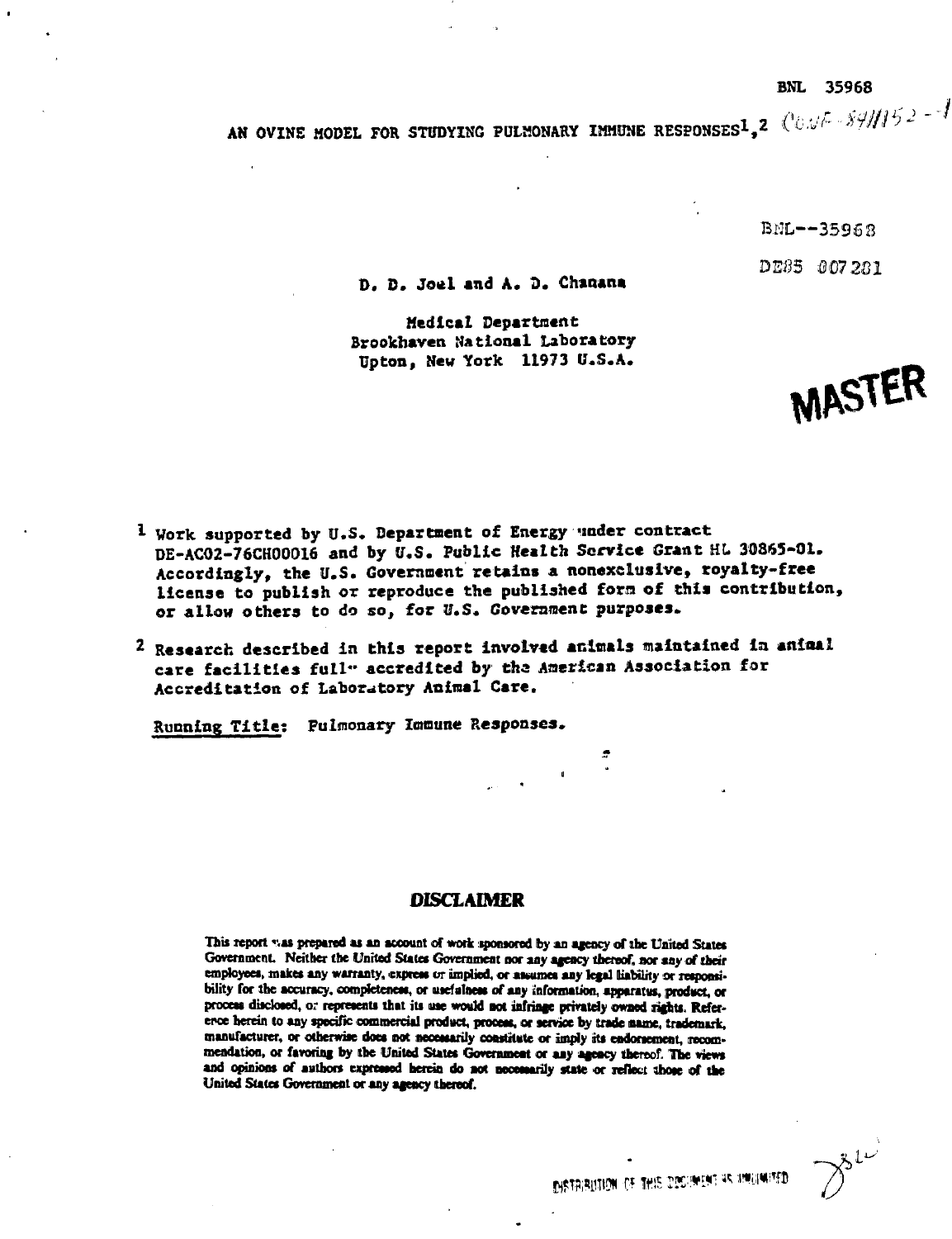**AN OVINE MODEL FOR STUDYING PULMONARY IMMUNE RESPONSES. D. D. Joel and A. D. Chanana, Medical Dept., Brookhaven National Laboratory, Upton, New York 11973, U.S.A.**

### **ABSTRACT**

Anatomical features of the sheep lung make it an excellent model for **studying pulmonary immunity. Four specific lung segments were Identified which drain exclusively to three separate lyiaph nodes. One of these segments, the dorsal basal segment of the right lung, is drained by the caudal medlastinal lynph node (CML14). Cannulatlon of the efferent lynph duct of the CMLN along with highly localized intrabronehial instillation of antigen provides a functional 'unit' with which to study factors involved in development of pulmonary immune responses. Following intrabronchial immunization there was an increased output of ivaphublasts and specific antibody-forming cells in efferent CMLN lynph. Continuous divergence of efferent lyaph eliminated the serum antibody response but did not totally eliminate the appearance of specific antibody in fluid obtained by bronchoalveolar lavage. In these studies localized immunization of the right cranial lobe served as a control. Efferent iyaphoblasts produced in response to intrabronchia1 antigen were labeled with <sup>1</sup>- <sup>25</sup>I-iododeoxyuridlae and their migrations1 patterns lad tissue distribution compared to lyaphoblasts obtained from the thoracic duct. The results indicated that pulmonary ianunoblasts tend to relocate in lung tissue and reappear with a higher specific activity in pulmonary lyaph than in thoracic duct lymph. The reverse was observed with labeled** intestinal lyaphoblasts.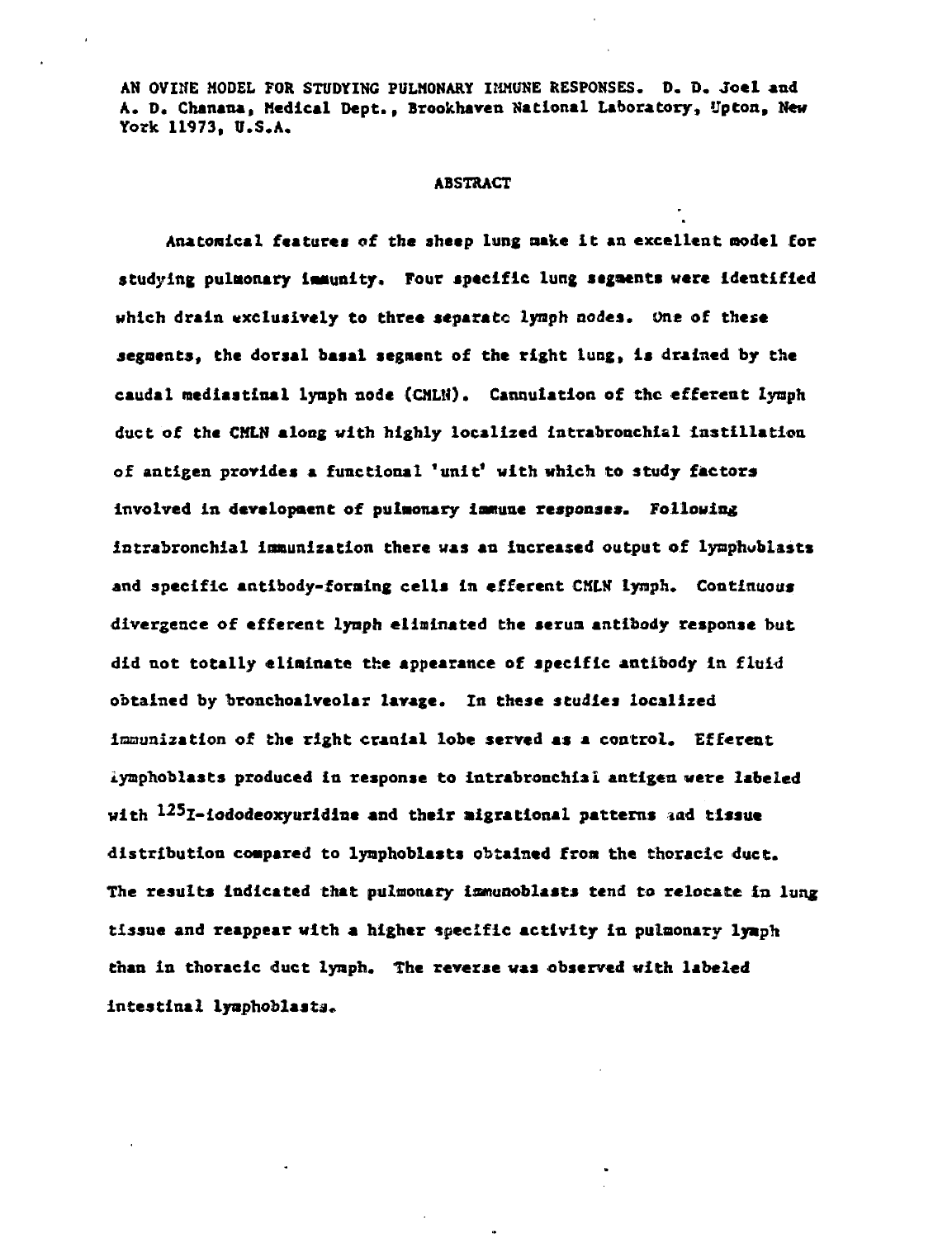### **IHTRODUCTION**

**It has been shown in several species that following the intrabronchlal instillation of antigen, specific immune effector** lymphocytes can be subsequently demonstrated in lung lavage cell **populations and/or the lung parenchyma (1,2,5,14,20,21,23,24,27,35). The origin of these cells is, however, not well documented. There are at least two fundamentally different mechanisms by which the lung may become populated with antigen reactive lymphocytes following intrabronchlal immunization. One is the local production of these cells from precursors present in subeplthelial lynphoid tissues scattered throughout the respiratory tract. The second mechanism involves the production of effector lymphocytes (or precursors) in regional and/or systemic lymphoid tissues, entrance of these cells into the circulation with subsequent extravasation into the lung.**

**Previous studies have demonstrated that with respect to the intestine, effector-cell precursors from gut-associated lyaphoid tissues enter the circulation primarily via the thoracic duct and randomly repopulate the Intestinal lamina propria (8,9,11,12,24,28,29). Their persistence and/or proliferation is, however, thought to be antigen ';pendent (15-17). These studies rely to great extent on surgical preparations (Thiry-Vella fistulae) which 'functionally\* isolate a segment of the gut along with its regional iynphoid system. Cannulatioa techniques are used to collect cells produced in response to intralumiaal antigens and to interrupt their aoraal entrance into the blood.**

**The lung like the intestine has a nucosal cell lining which is constantly exposed to environmental materials, including antigens.** Lymphoblasts isolated from bronchial lymph nodes  $(3,4,22,30,31)$  as well as

وأداو والمتحولة

**-2-**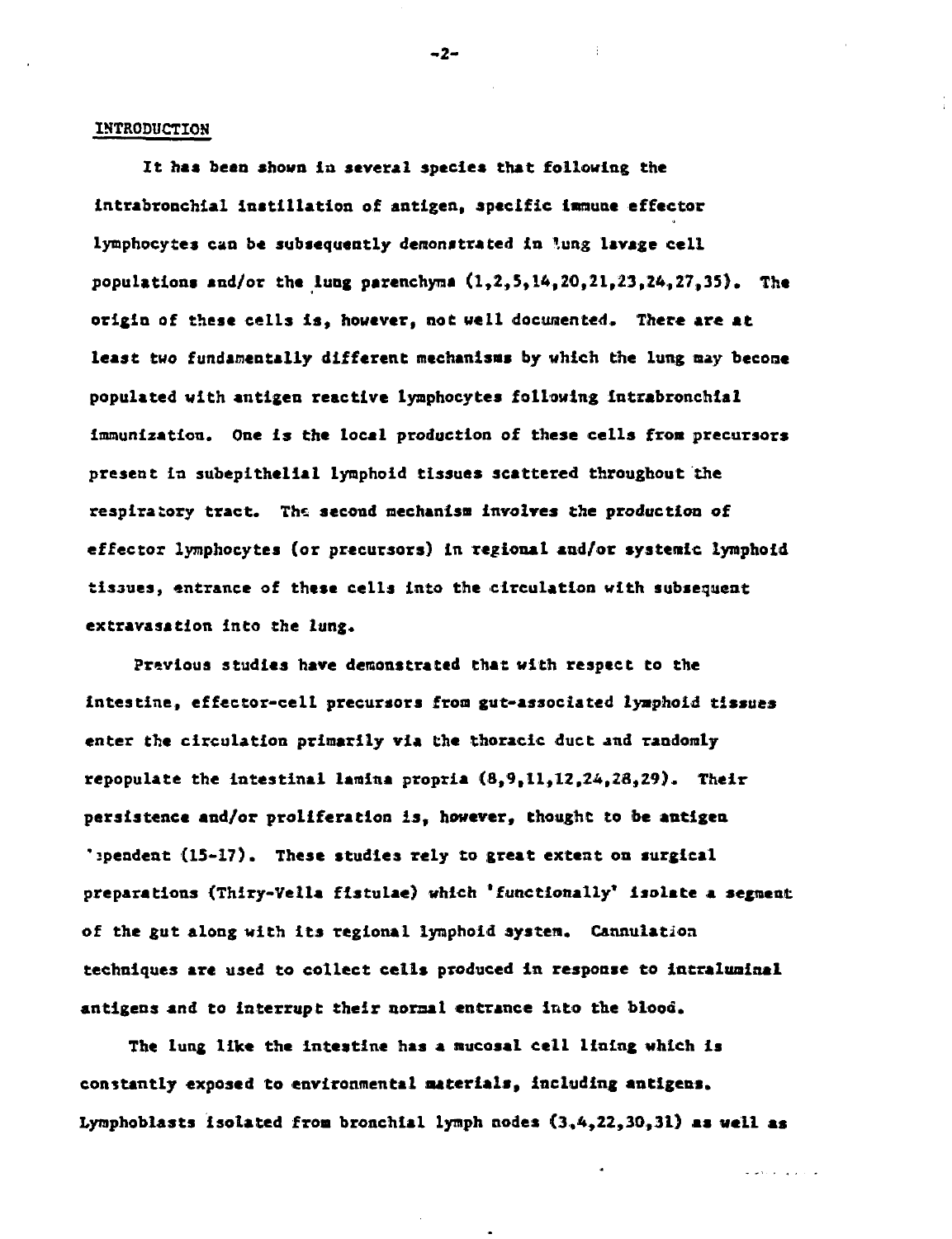**pultnonary (19,32) lyaph have a propensity to relocate in the lungs rather than the intestine, suggesting that with respect to these two 'mucosal\* organs imtnunoblast distribution is nonrandom and way be dependent upon cell origin. To determine the extent that effector lymphocytes emerging in pjlmonary lyaph relocate In lung tissue, the distribution of these cells throughout the lung, and the factors that influence their distribution (such as antigen), 'functional' compartoentallzatlon similar to that described above for the gut would be advantageous. In this regard, the anatomical features of the ovine lung may provide an excellent model with which to study the development of pulmonary Immune responses. Pulnonary Lynph Drainage Pathways in Sheep.**

**The lynph drainage pathways of 20 broncho-pulnonary segments (IPS) were traced following intrabronchlal instillation of dyes and/or radiolabeled, killed bacteria. Briefly, 1 to 5 »1 of a dye solution (0.22 Evans Blue, 17. Fast Green, 22 Nigrosin) and/or a suspension of E. coll (labeled with l25I-UdH during log-phase growth, heat-killed and washed) were Instilled into each BP5 with a fiberoptic bronchoscope, wedged and maintained in place for about 20 tain. Sheep were euthanized 18-24 hira later. Localization of the indicator dye to the instilled BPS was confined and the regional pulmonary lymph nodes examined for coloration or radioactivity. In addition, the 4 major pulnonary lyaph nodes ue.e injected directly with 0.2 ml of dye solution and the efferent lymphatic pathway from each lyaph node was traced to its termination in thoracic duct, right lymph duct or the venous sytem.**

**The critical observation of this study was the identification of 3 BPS-regional lymph node "units" with non-overlapping lynph drainage pathways. Although most BP3 were drained by more than one lymph node, the**

**-3-**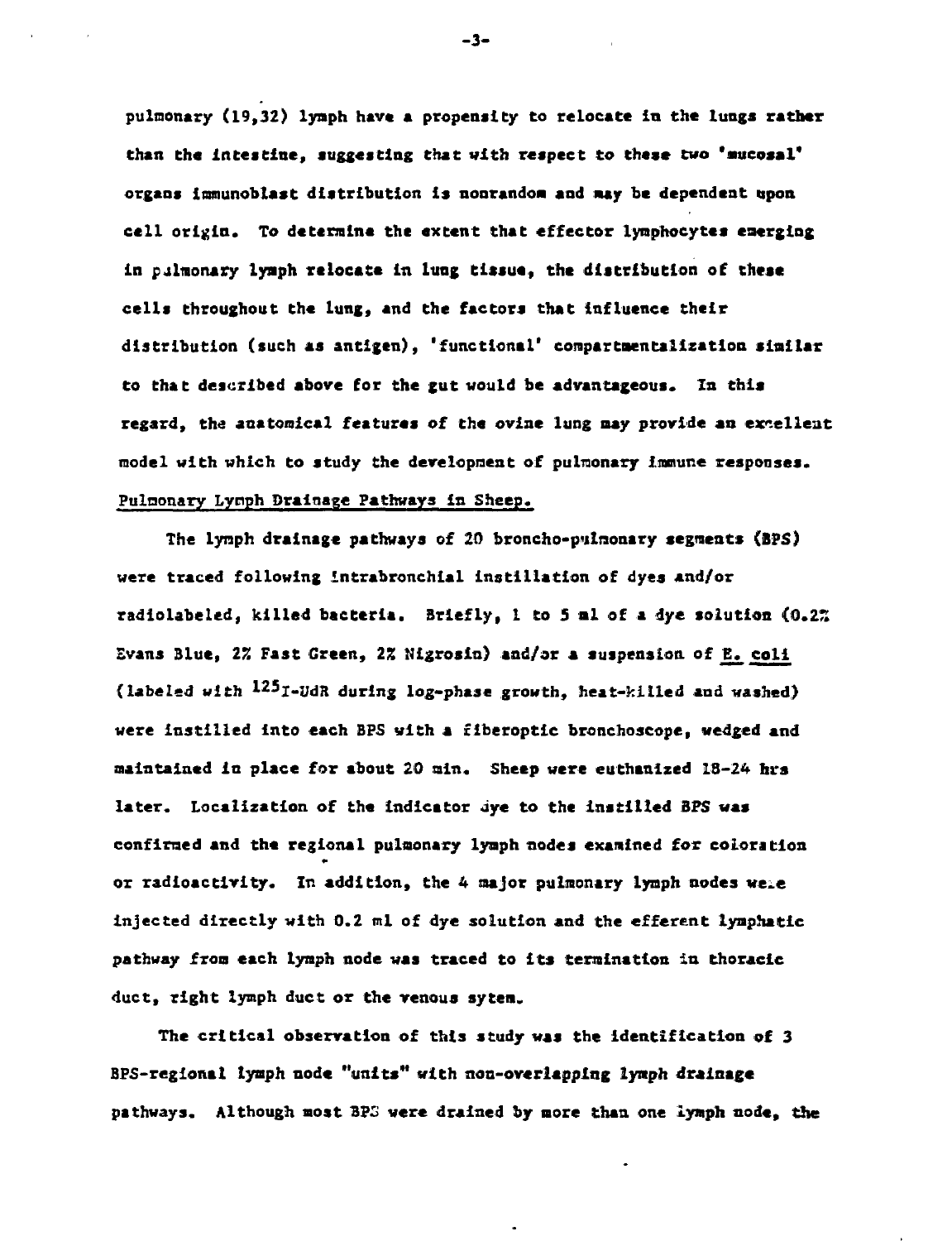**rlght cranial, the left apical and the right and left dorsal basal segments were drained exclusively by the cranial bronchial, the caudal bronchial and the caudal nediastinal lynph nodes respectively. Table 1 lists the BPS studied. Table 2 is a summary of the results obtained following dye instillations Into the 4 BPS of particular interest. This restricted lynph node drainage pattern was confirmed using l25I-labeled bacteria.**

**Efferent lytaph froa the caudal nediastinal lynph node (CMLTl) entered the thoracic duct generally via a single duct emerging from the anterior pole of the lymph node. Efferent lymphatics from the caudal bronchial lymph node were found to enter the thoracic duct a point cranial to the juncture of the CMLN. Efferent lymph fron the cranial bronchial lyaph node entered the blood via the right lynph duct.**

**Together these results suggest the possibility that with appropriate cannulation procedures, three separate areas of the lung can be** 'compartmentalized' i.e. the dorsal basa*i* segments by cannulation of the **efferent duct of the CMLN; the left apical segment of the cranial lobe by cannulation of the thoracic duct in the neck region following Its ligation near the entrance of efferent duct of the CMLN {cannulation and recirculation would be preferable to prevent opening of new lynph channels due to back-pressure) and; the right cranial segment by cannulation of the right lymph duct.**

# **Immune Responses to Localized Intrabronchial Instillation of Antigen.**

**To test the compartmentalized lytiphatlc drainage as it relates to the** development of pulmonary immune responses, the efferent duct of the CMLN **was cannulated using a modification (6) of the two-stage procedure of Staub et al (33). In these studies two sets, or pairs, of antigens were**

**-4-**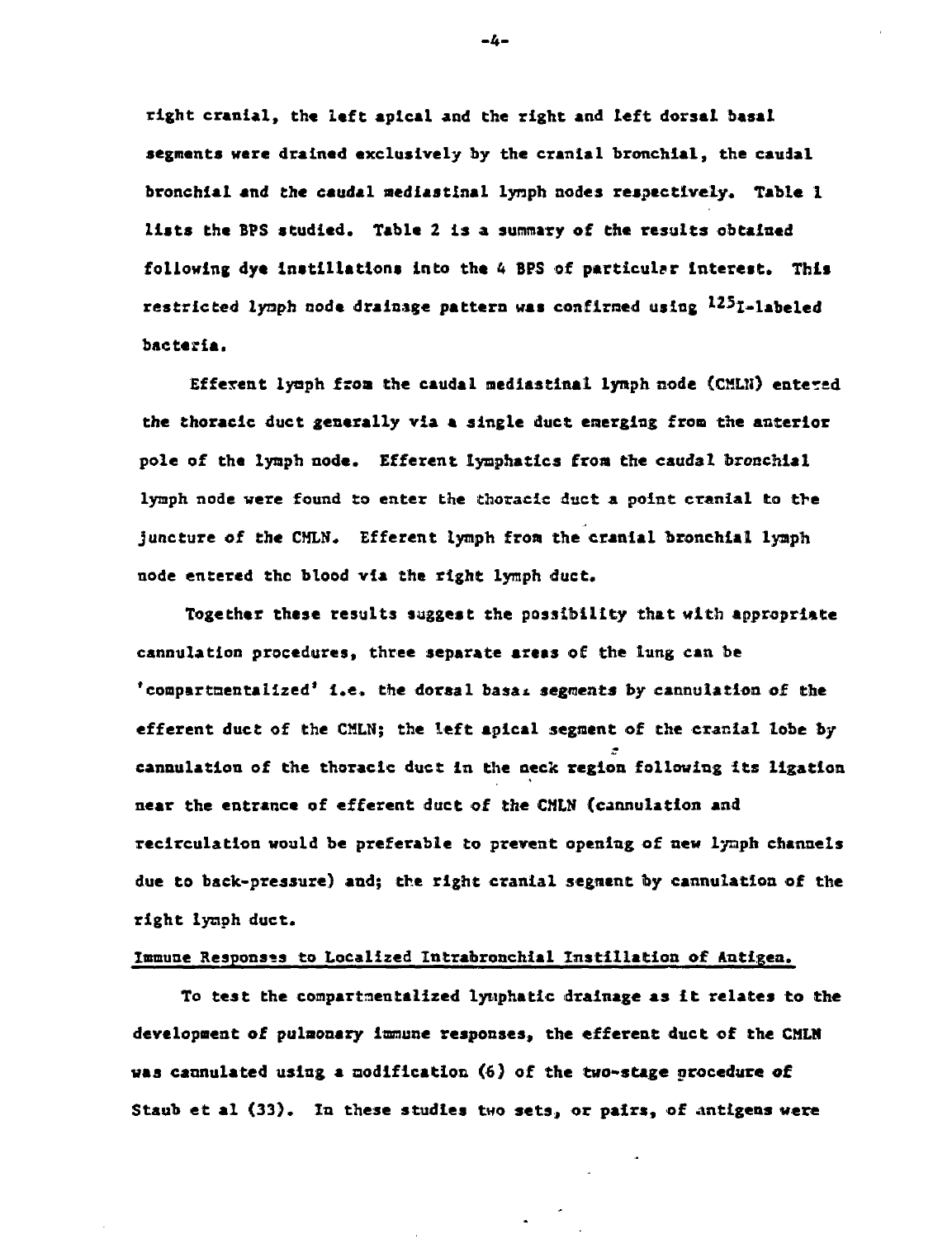used: (a) 0.5-1.0 x 10<sup>11</sup> horse red blood cells (HRBC) and dor red blood **(DRBC) or, (b) 2 x 10<sup>10</sup> heat-killed Z. coli and S. •innesota. Vlth a fiberoptic bronchoacope one antigen was Instilled into the right dorsal basal segment while its paired antigen was Instilled into the right cranial segment. The"bronchoscope remained 'wedged' for 15-20 minutes and upon removal any antigen suspension emerging from the imaunized segment was aspirated. A second challenge with the sane antigens was £iven 14 days after the primary challenge. CMLN efferent lymph was quantitatively collected, but none was returned to the animal. Efferent lymph was assayed for specific antibody-foriaing cells (AFC) using standard hemolrtic** plaque techniques. To test for AFC against E. coll and S. minn. sheep red **blood cells coated with the specific bacterial endotoxin were used in the plaque .ssay.**

Fifty ml of bronchoalveolar lavage (BAL) fluid were obtained from **each of the two immunized BPS of the right lung and from a noa-ionuaized segment of the left lung. Prior to assay, BAL fluid was centrifuged and the cell-free supernatant concentrated about 20 fold usir? Milllpore CX-30 immarsible filtration units (Hillipore Corp., Bedford, HA). Heat-inactivated serua and sell-free BAL fluid were assayed for** hemagglutinin activity by mixing 20  $\mu$ 1 of 1.5% washed red cell suspension **with 20 ul of serially diluted test fluid or serum. Following 1 h of incubation at 37°C, agglutination was deterained microscopically.**

**These experiments are still in progress and only preliminary results are presently available. When heterologous red cells were instilled into the dorsal basal segment of the right lung, specific AFC were first detected in CMLN efferent lymph 4 or 5 days later, reaching a peak on day 6 or 7 postimmunization. Following a second challenge, AFC increased**

**-5-**

÷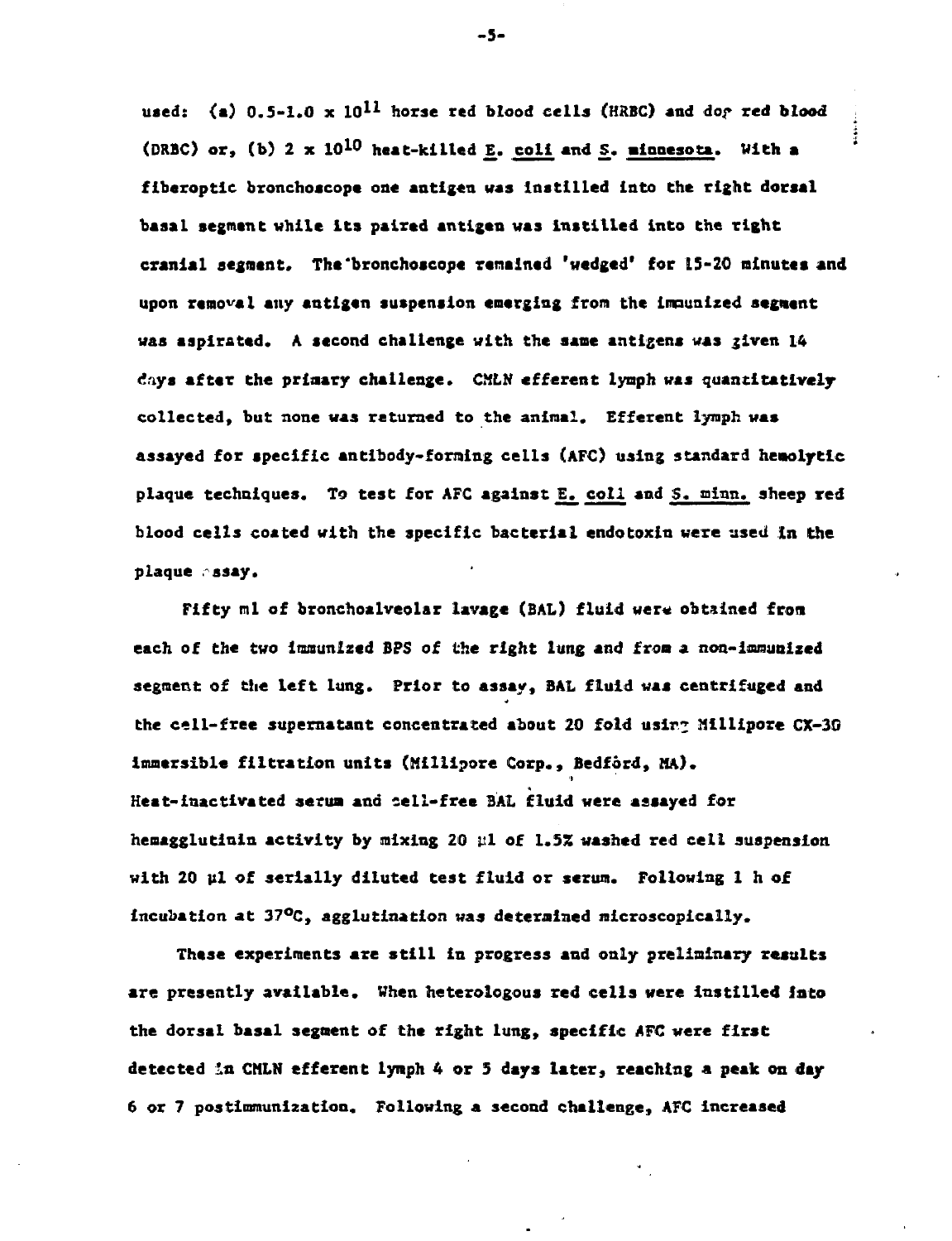**rapidly with the maximum output being between days 2 and 3, AFC In CHLN efferent lymph were directed exclusively against the red cell antigen Instilled in the dorsal basal segment with no AFC activity against red cells used to immunize the right cranial segment.**

**When heat-killed bacteria were used as antigens the peak out of AFC in pulmonary lymph was earlier, occurring between days 4 and 5. During the early phase of the prloary response AFC were primarily directed against the antigen instilled in the right dorsal basal segment, however, a snail number of AFC were also detected against red cells coated with the specific tndotoxin of bacteria instilled In the right cranial segnent. By day 6, AFC in CMLN efferent lyraph were directed only against the Tight dorsal basil antigen. This observation was assumed to be the result of cross-reactivity to antigens shared by the two specific endotoxlns and not** the consequence of AFC recirculation or direct stimulation of the CMLH by **the bacterial antigen instilled in the right cranial segment.**

**Serum and BAL fluid have been assayed for henagglutinin activity in 2 sheep which received 2 antlgenic (HRBC-DRBC pair) challenges 14 days apart and 1 sheep which had only a primary Immunization. In none of the 3 sheep was there a detectable serum antibody response to the antigen instilled in the lung segnent {dorsal basal) drained by the CMLN, even after a second immunization. In contrast, serum hemagglutinin activity against zed blood cells instilled into the right cranial segment was evident in all aniaals after primary challenge, with higher titsrs following the second immunization.**

**Although the results of antibody assays of fluids obtained from various lung segments by BAL are incomplete, and currently being repeated by sore sensitive ELISA techniques, two findings are worthy of aeatioa;**

 $-6-$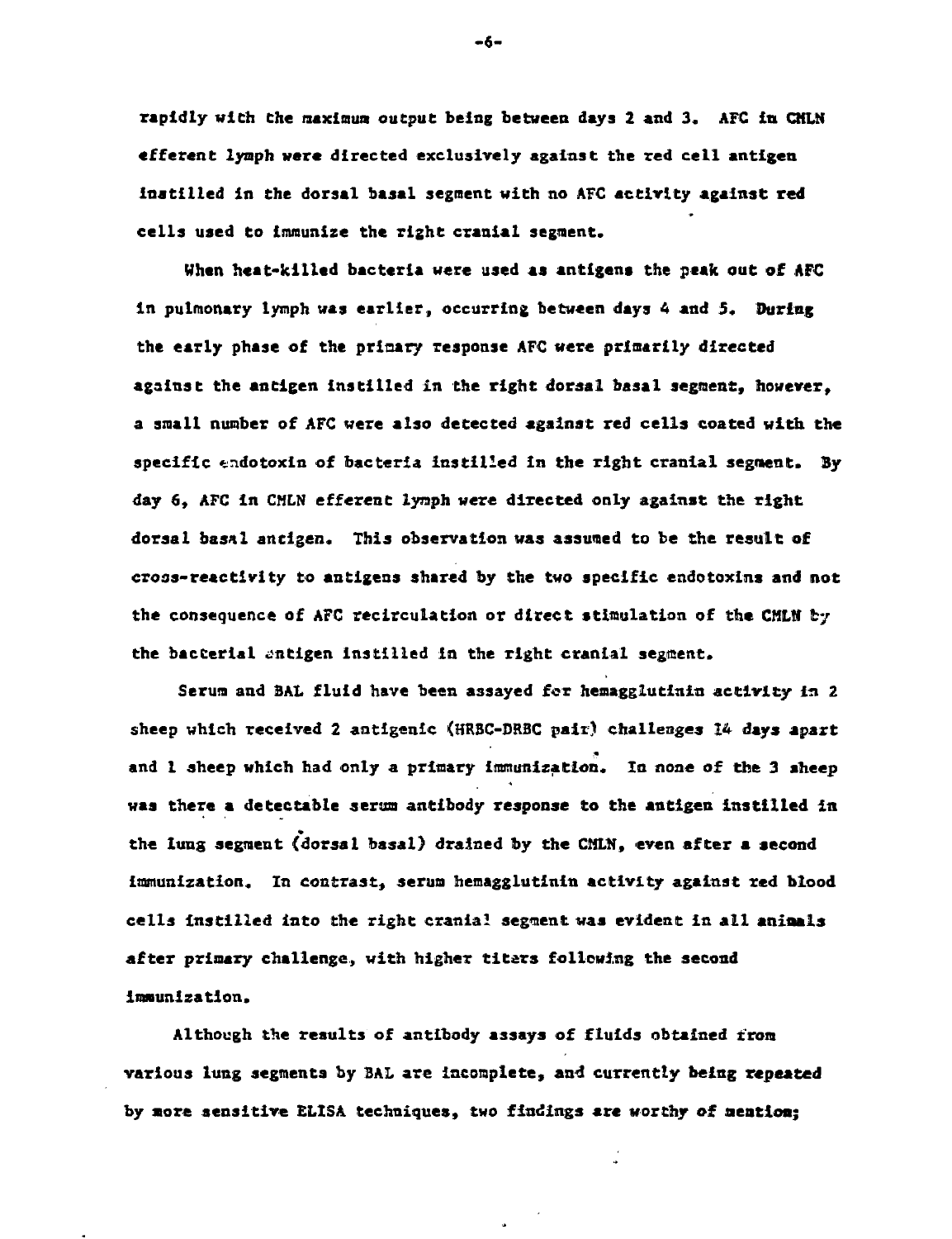**(a) the highest hemagglutinin activity was found in lavage sanplcs from the right cranial segment and was directed against red cells used to** Immunize that segment. In one sheep, 5 days after the second **immunization, the titer In BAL fluid from the right cranial segment was 4-fold higher than the corresponding scrum titer; (b) fispite of no detectable serum antibody, BAL samples from the right dorsal basal segment contained low hemagglutlnln activity against red cells used for immunizing that segment.**

# **Pulaonary Lymphocyte Migration and Tissue Distribution.**

**The expression of local pulmonary immunity may, to a large extent depend on the migration and tissue distribution patterns of efferent lyrcph lyaphocytes, particularly inaunoblasts generated la response to intrabronchlai antigens. In view of the current concepts of a common mucosal immune system (4, 22), migratlonal patterns of pulmonary lymphocytes were compared to those obtained with Intestinal (thoracic duct) lymphocytes and, in a limited number of studies, to lymphocytes emergi \_ in the efferent ducc of the prescapular lynph node.**

**Cannulatlon of the efferent lymph duct of the CMLN was done using the** two-stage procedure of Staub et al. (33) During the same surgical **procedure, the thoracic duct (TO) was cannulated Just posterior to the entry of the CMLN lymph duct. Cannulation of the efferent lymph duct of the prescapular lymph node was done as a separate surgical procedure a few days later. An indwelling silastlc catheter was placed in the external jugular vein and, with expection of collections for labeling and sampling, lymph was continously returned to the blood via a closed system maintained by a special pumping mechanism.**

**-7-**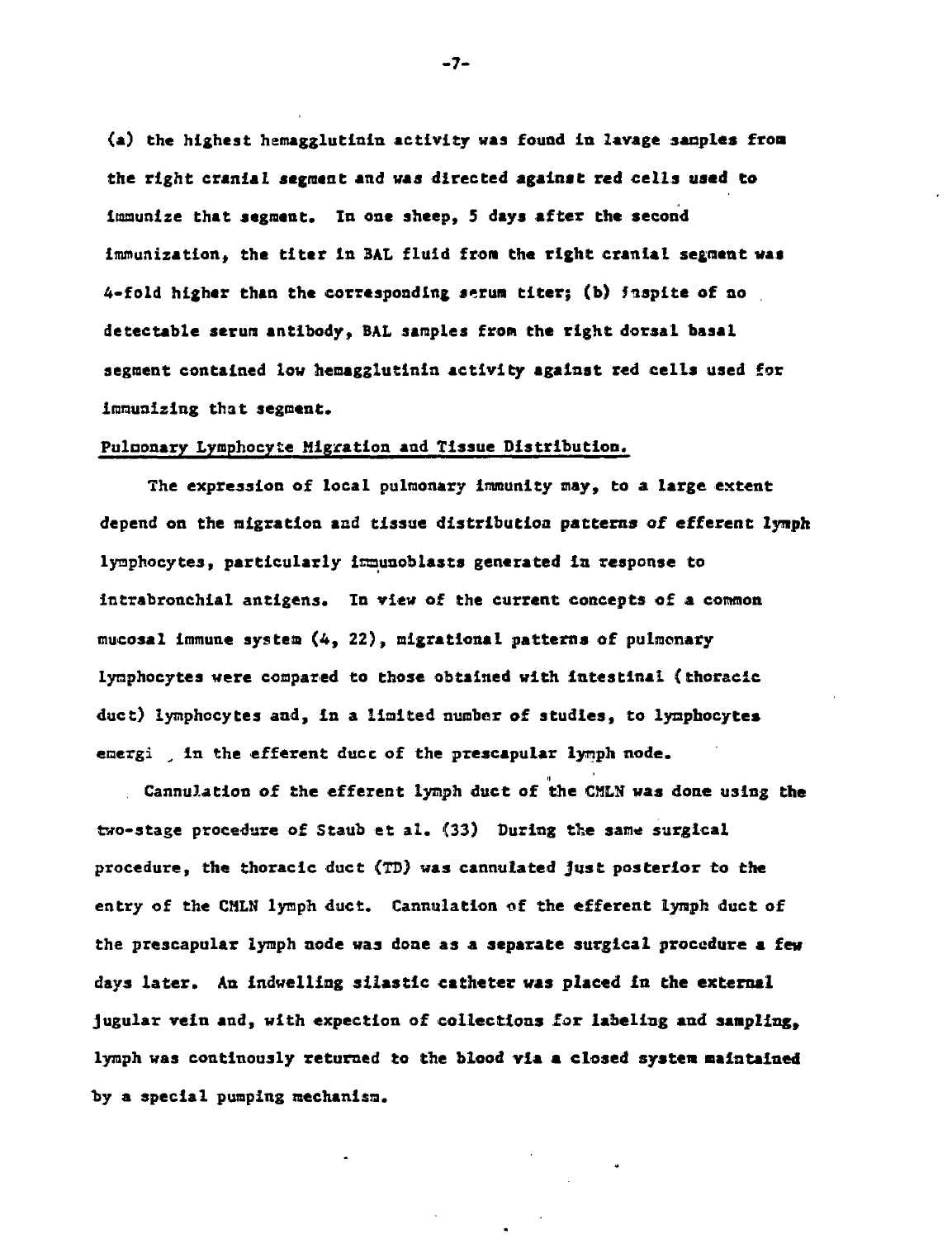**Lymph was collected in sterile, silicouized glass bottles kept at 4°C. Lymphocytes (1 to 21 x 10<sup>9</sup>) were concentrated to about 10<sup>s</sup> cells/al in phosphate-buffered saline containing either 0,5 uCi <sup>125</sup>I-iodo-deoxyuridine (<sup>125</sup>I-UdR Hew England Nuclear, spec. act. > 2,000** Ci mMol) alone, or <sup>125</sup>I-UdR (0.5 µCi) plus 10-20 µCi Na<sub>2</sub><sup>51</sup>CrO<sub>4</sub> (New England Nuclear, spc. act. 350-400 mCi/mg) per ml cell suspension and **incubated for 45 aiautes at 37°C. Cells were washed once, resuspended in e >out 200 nl of cell-free autologous lymph, and slowly reinfused intravenously or intra-arterially.**

**To increase the number of lymphoblasts in efferent CMLN lymph, two intrabronchial (dorsal basal segment) instillations of either heterologous red cells or heat-killed bacteria were given, the second Instillation being 2 to 3 days prior to cell labeling.**

**Lymph samples were collected at various tines after cell infusion. Cell counts were made using a Coulter Model ZS1 and radioactivity of washed, pelleted cells determined using a well-type gamma counter. Counts were corrected for channel spillover ('<sup>1</sup>Cr vs "•<sup>25</sup>I) and expressed as specific activity i.e. cpm per unit number of cells.**

**To determine the tissue distribution of radioactivity sheep were anesthetized 20-24 hours post cell infusion and the vascular syatea 'flushed\* with 8 liters of saline. Organs were weighed and several representative samples taken for analysis. Each sample was weighed. Radioactivity was determined and expressed as cpm/mg tissue or converted to the percent of activity recovered in various organs.**

**The results of these studies axe summarized in Figures 1-4 and Table 3. When TD (intestinal) lyraphoblasts were labeled, cell-associated radioactivity in TD lymph rose rapidly, reaching a peak 9 hours after**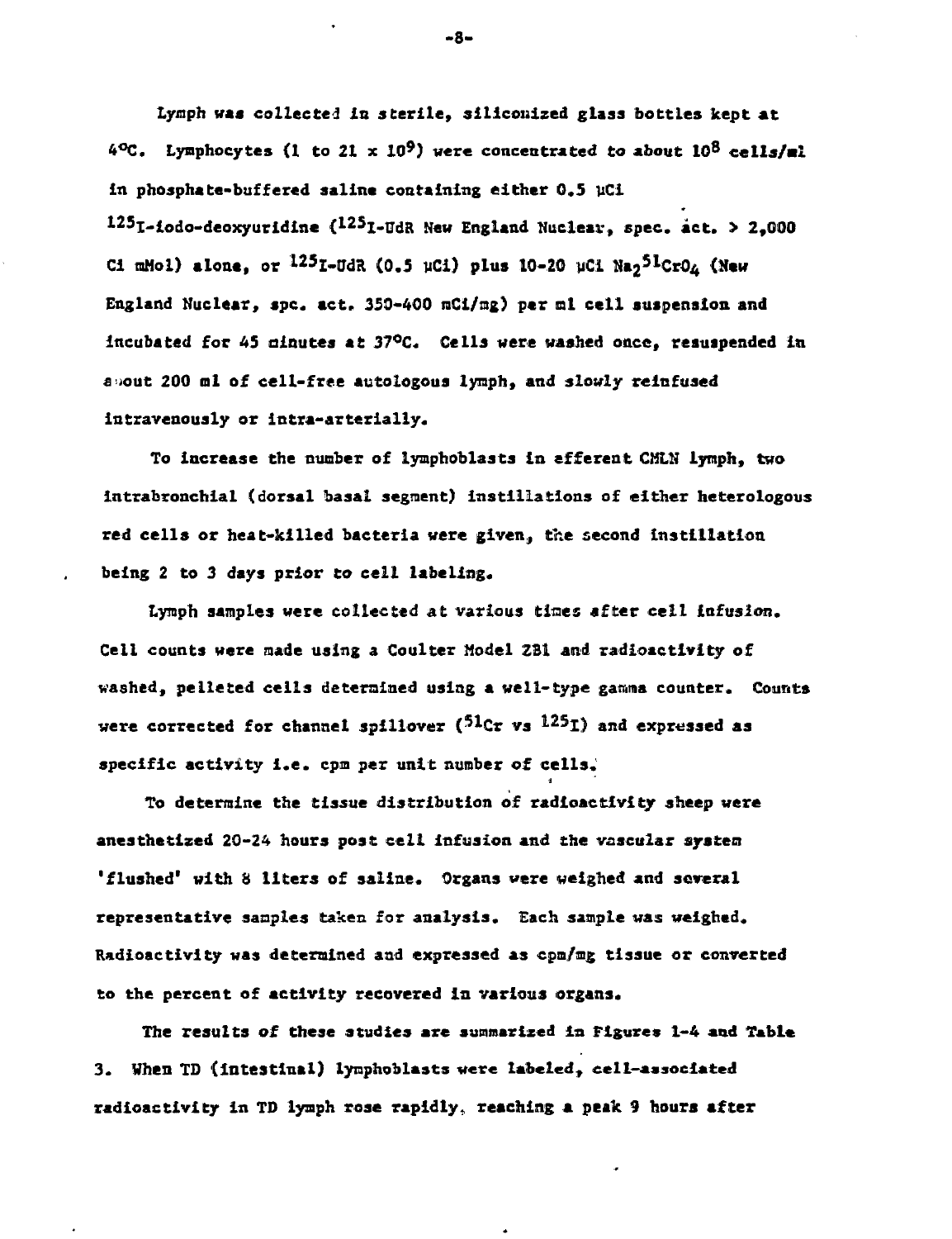**infusion (Figure la). At this time the specific activity in the TD was about 3 tines that found in lung lymph. By 2 days post infusion, radioactivity was barely detectable. In contrast, when pulmonary lymphoblasts wure labeled, the specific activity in efferent CMLJJ lymph was consistently higher than in TD lynph and peaked somewhat later, i.e. day 1, (Figure 1b). Another notable difference was that cell-associated radioactivity was readily detectable in both puliaonary and intestinal lynph for 3 arid even 6 days after infusion suggesting that \* significant fraction of these may have entered the rsclrcuLating pool of lyaphocytes.**

**As shown in Figures 2 and 4a, essentially no difference was observed in the specific activities of efferent CMLN, efferent prcscapuiar lymph** and TD lymph following the infusion of <sup>51</sup>Cr-labeled TD lymphocytes. When **pulmonary lyaphocytes were labeled and relnfused, a slight but consistently (all 4 studies) higher specific activity was found In efferent CMLN lynph as compared to TO lymph (Figure 3) . As shown in Figure 4b radioactivity in efferent prescapular lymphocytes was similar to that seen in CMLN lymphocytes.**

**In 3 studies with labeled pulmonary lymphoblasts and I study with intestinal (TD) lymphoblasts, lung lavage cell suspensions were obtained 2 or 3 days after cell infusion. Cell-associated radioactivity was consistently detected in SAL samples, however, the amounts were low. Based on the proportion of lung lavaged, it was estimated that on the average less than 0.52 of the <sup>125</sup>I-activlty injected as labeled pulmonary lymphoblasts was present is the lavagable cell population at the tine of sampling. Although the recovery was low, the specific activity tepm/10\* lymphocytes) was as high or higher than the specific activity in efferent**

**-9-**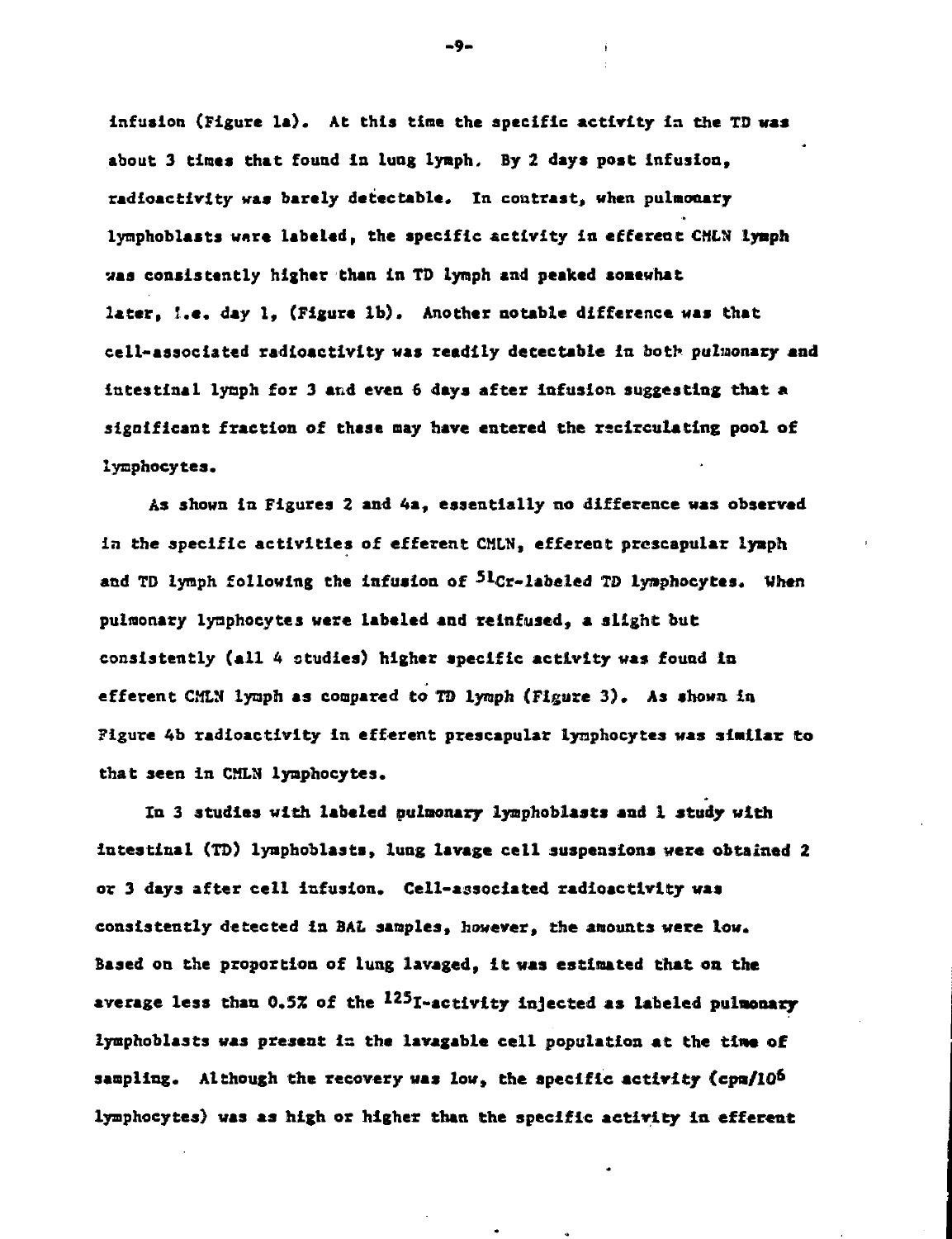**pulnonary lymph. In the single study with i-<sup>25</sup>1-labeled TD lyaphoblasts, both the estimated recovery {< 0.042) and the specific activity were low.**

**The specific activity (cpn/ng tissue) and the percent of recovered radioactivity present in various organs 20 to 2A hours after infusion of** labeled lymphoblasts are shown in Table 3. Clearly, <sup>125</sup>I-labeled TD **lymphoblasts have a narked propensity to localize in the intestine am\* regional raesenterlc lymph nodes. Of the radioactivity recovered, 86Z was** in the intestinal tract and only 5% was lung associated. In contrast, **when <sup>125</sup>I-labeled pulmonary lmmunoblasts were infused, the largest fraction of radioactivity was present In the lung, however, significant** amounts of radioiodine were also recovered from the intestinal tract and **spleen. Although iynphoblasts were collected only from the antlgenicalLy stimulated CMLN, all pulmonary lymph nodes had a specific activity which** was several times higher than the specific activity in the mesenteric and **prescapular/prefenoral lymph nodes.**

## **Comment**

**The experimental approaches used in elucidating the development of Intestinal immune responses have not been previously adaptable to the lung due both to the lack of access to lymph-borne cells responding to intrabronchial antigens and to the inability to establish separate functional units similar to the Thiry-Vella fistula. Sheep, however, nay represent an experimental animal in which such experiments can be done. Cannulation techniques for long-term collection of efferent lymph front the** CMLN (6,33) as well as the caudal bronchial lymph node (32) have been **described. We have previously shown that intrabronchial administration of antigens into the deep right lung stimulates a marked increase In the output of specific antibody-forming cells (AFC) and lymphoblasts in**

**-w-**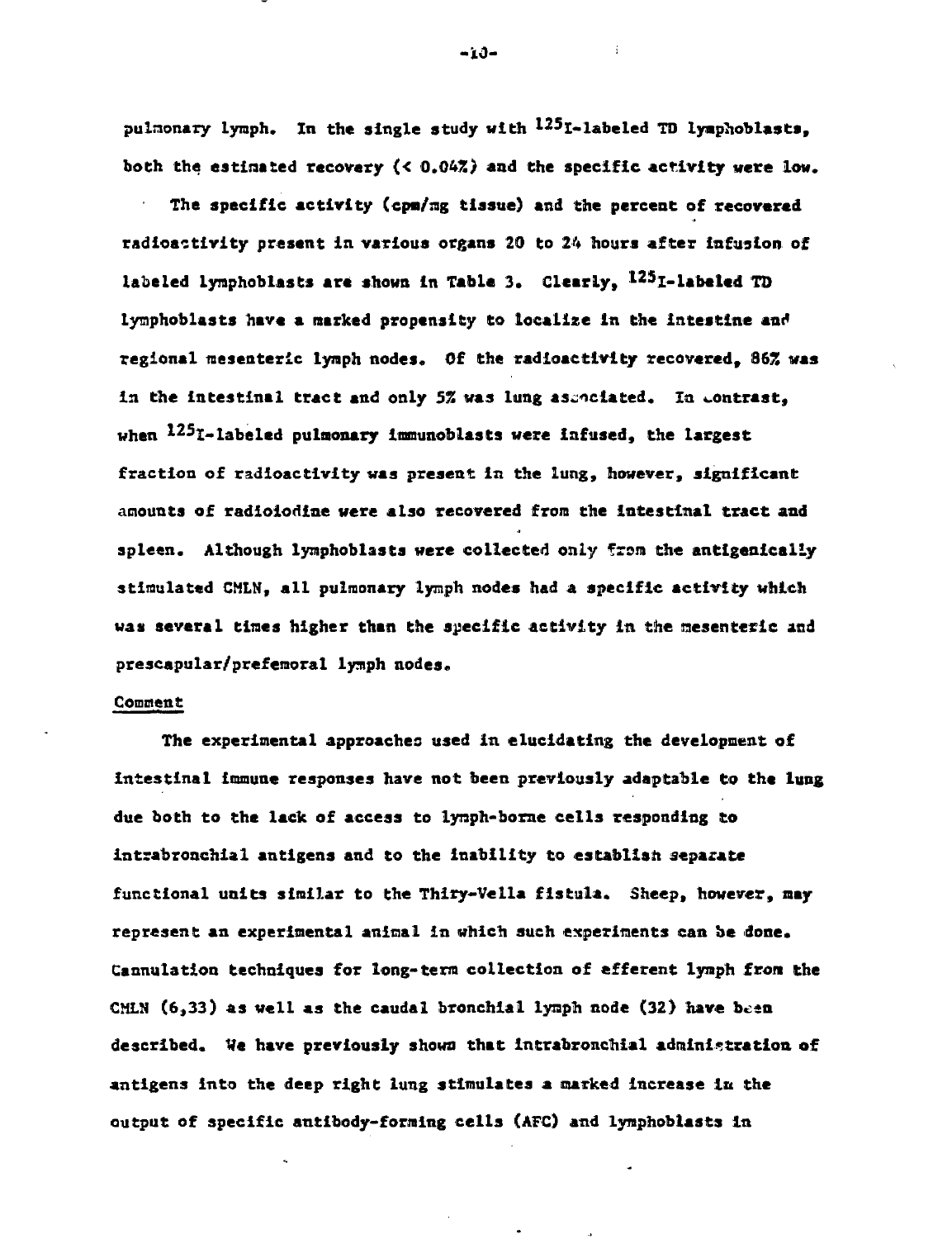**efferent lynph of the CMLN (IS). Recent evidence suggests these lymph-borne lymphoblasts have a tendency to relocate in the lung (19,32). To further develop the ovine model of pulmonary immunity the current studies were designed to address three specific questions; (a) What are the lynph drainage pathways of various lung segments; (b) Does continuous diversion of efferent CHLIJ lymph eliminate the systemic response to a highly localized intrabroachial antigenic stimulation and; (c) Do efferent lynph lymphoblasts produced in response to lntrabronchial antigens have a, propensity to relocate In the lung.**

**The lynph drainage pathways of 20 broncho-pulmonary segments were traced following intrabronchial instillation of dyes. The results** indicated that 3 serarate segments of lung were each drained exclusively **by a single lynph node, i.e., the right and left dorsal basal segment by the CMLN; the right cranial segment by the cranial bronchial lynph node and; the left apical by the caudal bronchial lynph node. These findings were confirmed using radiolabeled, heat-killed bacteria. This observation suggests that if antigenic stimulation can be confined to the dorsal basal** segment, continuous diversion of CMLN lymph would eliminate the systemic **coxaponent of the immune response (10). The presence of specific antibody** and/or specific immune effector cell; in this segment of the lung would **thus Indicate a capacity for the development of local immune responses, independent of the systemic immune apparatus. In contrast to the dorsal basal segment, the Immune response to stimulation of the right cranial segment with a second antigen riuuld be unimpaired and serve as a control. Two assumptions are Bade; (a) partlculate antigen does not enter** the blood directly nor is it transported to other parts of the lang in **sufficient quantity to cause sensitization and, (b) imnunologically**

**-11-**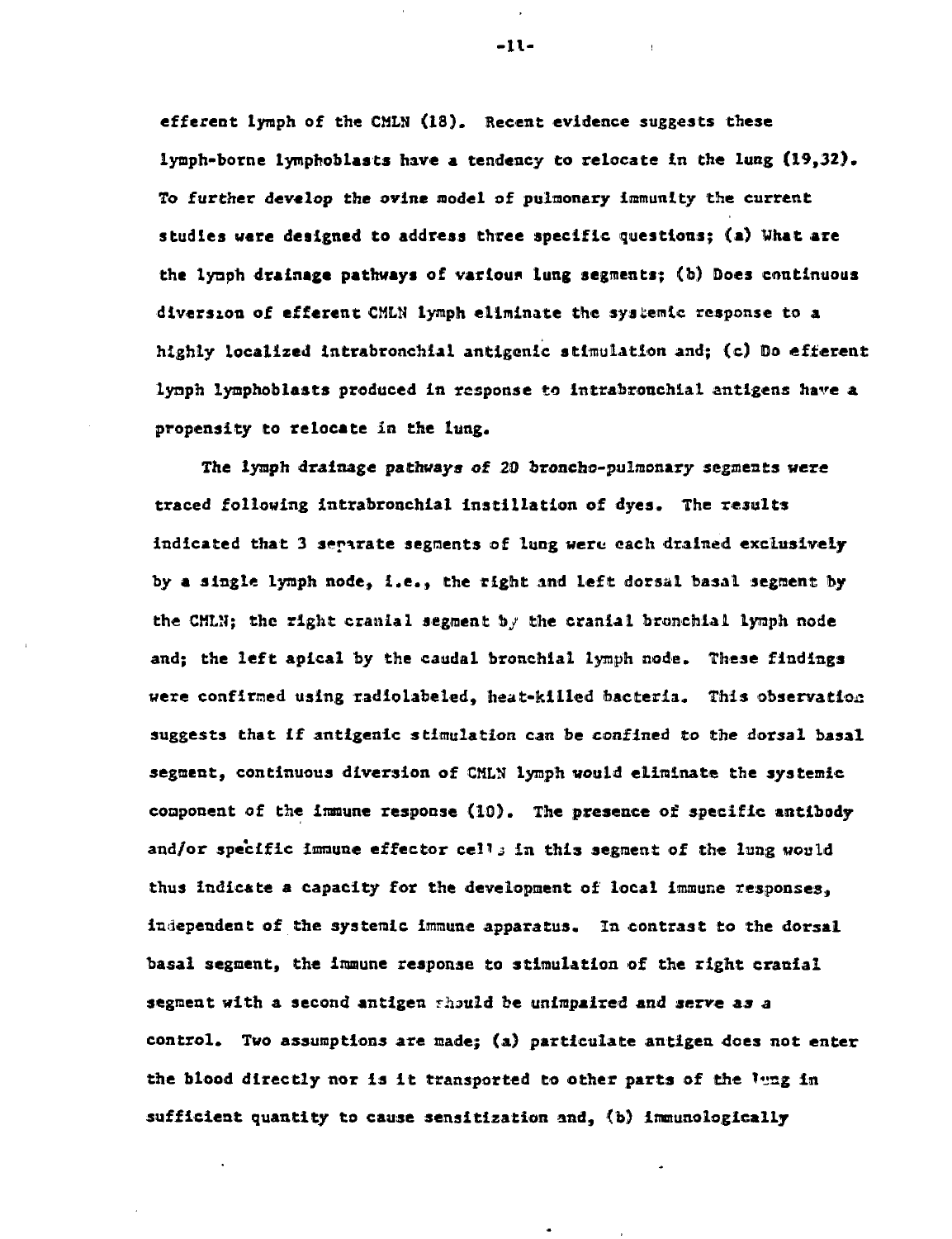**reactive lynphocytes leave t.ie node via efferent Lymph and do not enter the blood directly. Systemic sensitization can to a degree be tested by determining whether a primary or secondary antibody response is illicited following parenteral immunization.**

**The results obtained from the dual antigen studies are p-eliralnary. It was clear, however, that AFC in efferent CML1J lymph were directed against the antigen instilled in the dorsal basal segment and that the continuous diversion of CMLN lyaph resulted in the absence of detectable serum antibody, even after a second challenge with the sane antigen. Serum antibody responses to the antigenic stimulation of the right cranial segment, on the other hand, were vigorous.**

**Of considerable interest in these experiments was the demonstration of specific antibody in lavages samples obtained from the dorsal basal segment. This finding suggests there is at at least a Halted capacity for the generation of AFC locally within the lung. The alternative explanations are that AFC entered the blood directly within the lymph node or that somehow the sheep became systeraicalily sensitized. Further work is required before any firm conclusions can be drawn.**

**Our results on the tissue distribution of lynphoblasts agree, la general, with those of Hall and co-workers (12, 32). Intestinal blasts accumulated rapidly and almost exclusively in the gut. Pulmonary immunoblasts, on the other hand, tended to localize in the lung although significant ^^^I-activity was also found in the intestine and spleen. To what extent this is due to lymphoblast "contamination\* of efferent CMLM lymph from sources other then lung is unknown. In addition, these studies demonstrated a corresponding difference in the reappearance of radioiodiae in the different efferent lymph compartments. Following the infusion of**

**-12-**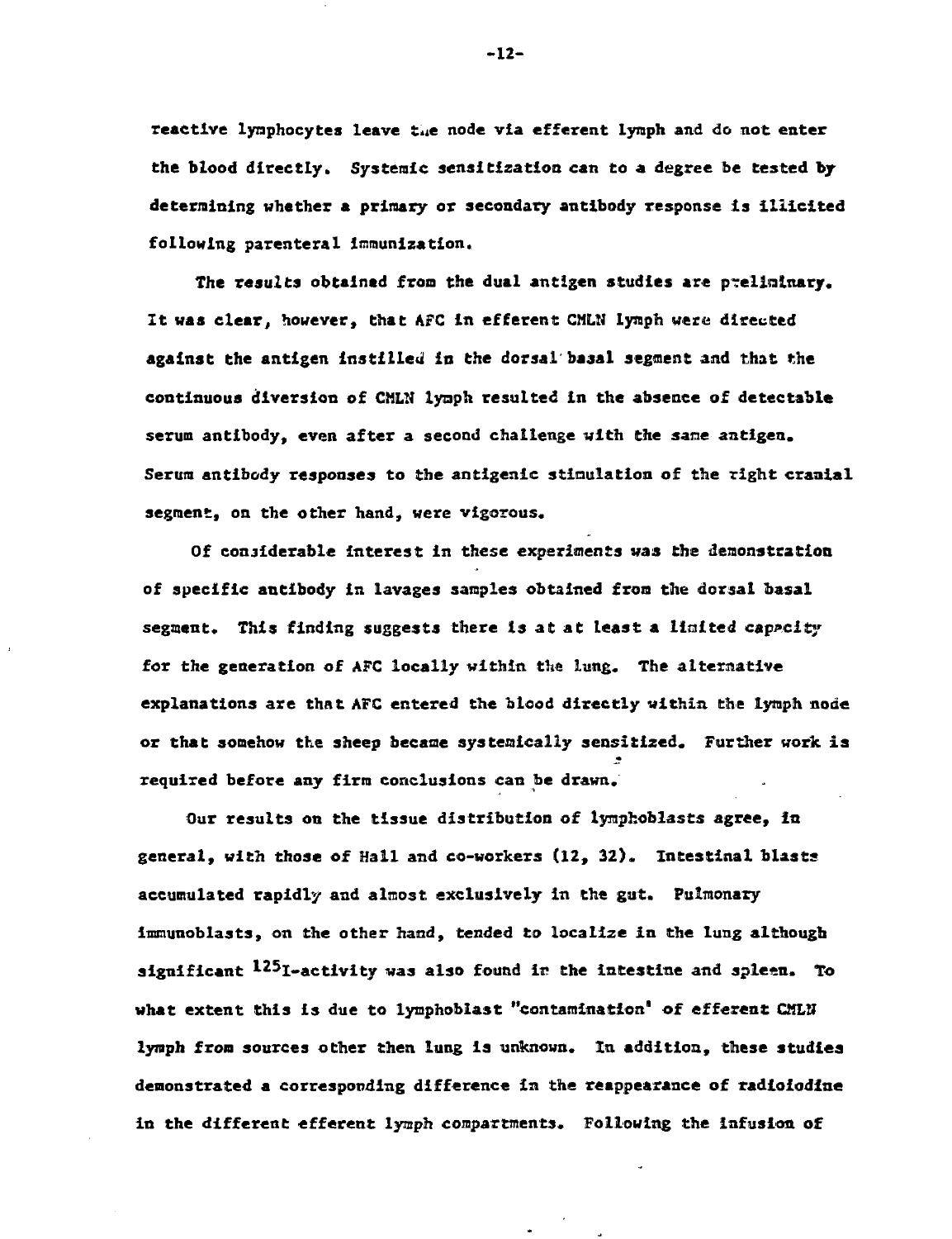125<sub>I-labeled pulmonary immunoblasts the specific activity in the efferent</sub> **CMLN lymph was significantly higher than in the thoracic duct; the reverse was observed when intestinal blasts were labeled and reinfused.**

**A possible explanation of these results is that pulmonary immunoblasts which have entered the blood from the regional CMLN selectively extravasatc in the lung. The increase in specific activity in** efferent pulmonary lynph may then be due, for the most, to labeled cells **which subsequently leave the lung and enter the CMLN via afferent lymphatics. There is no evidence, to our knowledge, that the Increase In specific activity would be the result of a selective recicrulatioa of lynphoblasts directly within the antlgenically stimulated lymph node. The hypothesis would also explain the relatively high specific activity of lyraphoid cells obtained from the lung air spaces by lavage. If lyraphoblasts, on the other hand, enter the lung randooly but are selectively retained, the specific activity in CMLN efferent lyaph would be higher following the infusion of intestinal blasts than following the infusion of pulmonary blasts. The problems associated with tissue distribution and migratory patterns of labeled lymphocytes have been critically reviewed by Morris (25).**

**Th2 influence of antigen in lymphoblast migration and distribution in the lung remains to be clarified. Although immunoblasts used for labeling** were obtained only from the antigenically stimulated CMLN, the specific **activity in other pulmonary lymph nodes 20-24 hours after infusion was as high or higher as that found in the CMLN. Studies on the role of antigen in the distribution and/or retention of Immunoblasts in lung parenchyma are current!• in progress using the dual antigen model.**

**-13-**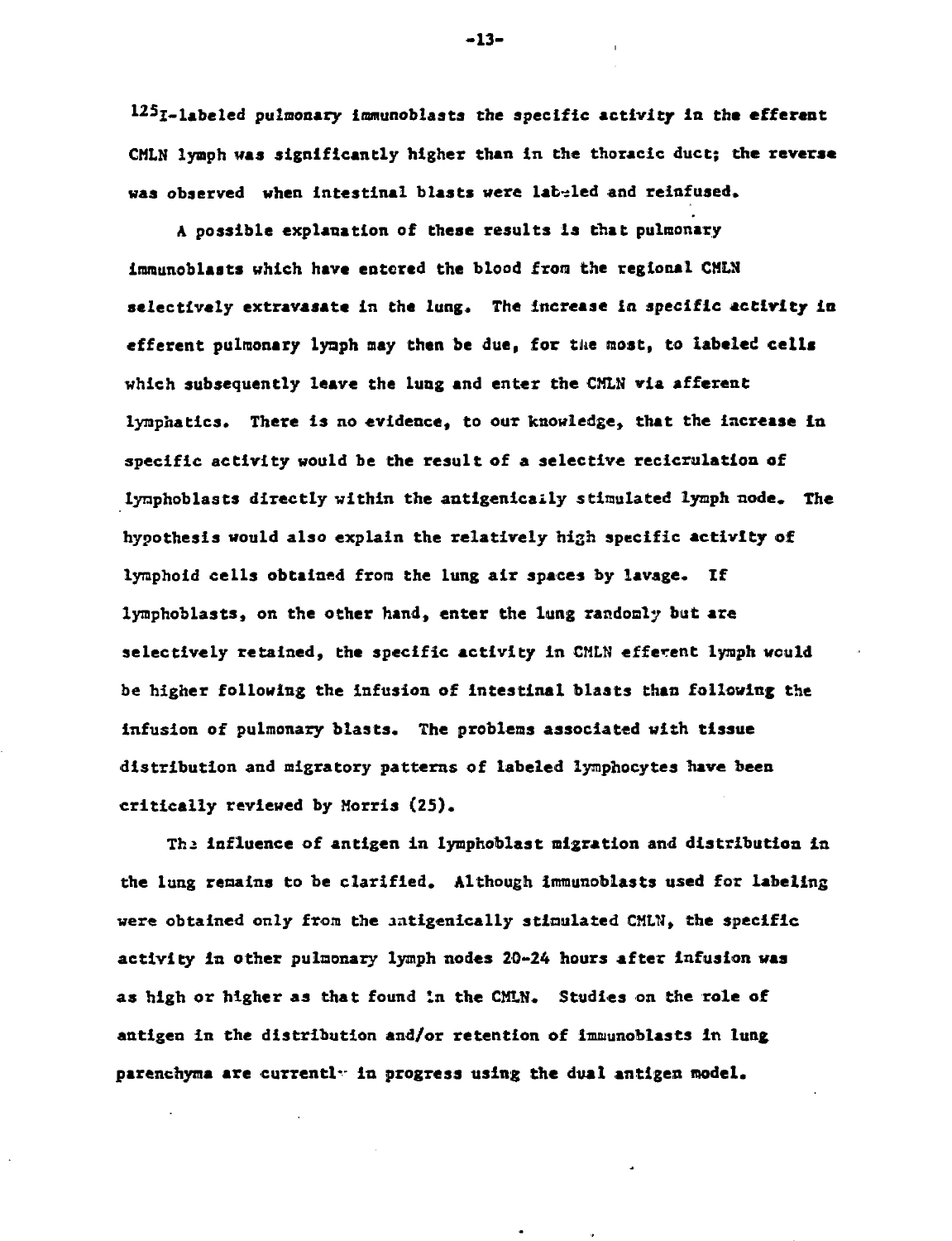**It was somewhat surprising, in view of work published by others (7, 32), that clear differences in the migration of <sup>5</sup>\*Cr-labeled lymphocytes** from blood to various lymph conpartments were not observed in our **studies. <sup>51</sup>Cr-labeled TO lynphocytes reappeared in pulnonary and thoracic duct lyiaph with alaost identical specific activities. When pulmonaiy lymphocytes were labeled and reinfused, a snail, but consistently higher** specific activity was found in pulmonary lymph as compared to TD lymph. **The reason for these differences in results is unclear.**

#### **ACKNOWLEDGEMENTS**

**This work would not have been possible without Che excellesnt technical assistance of A. Alberico, K. Conkling, F. Lawaon, J. Pedersen, S. Salinas, and T. Weldon.**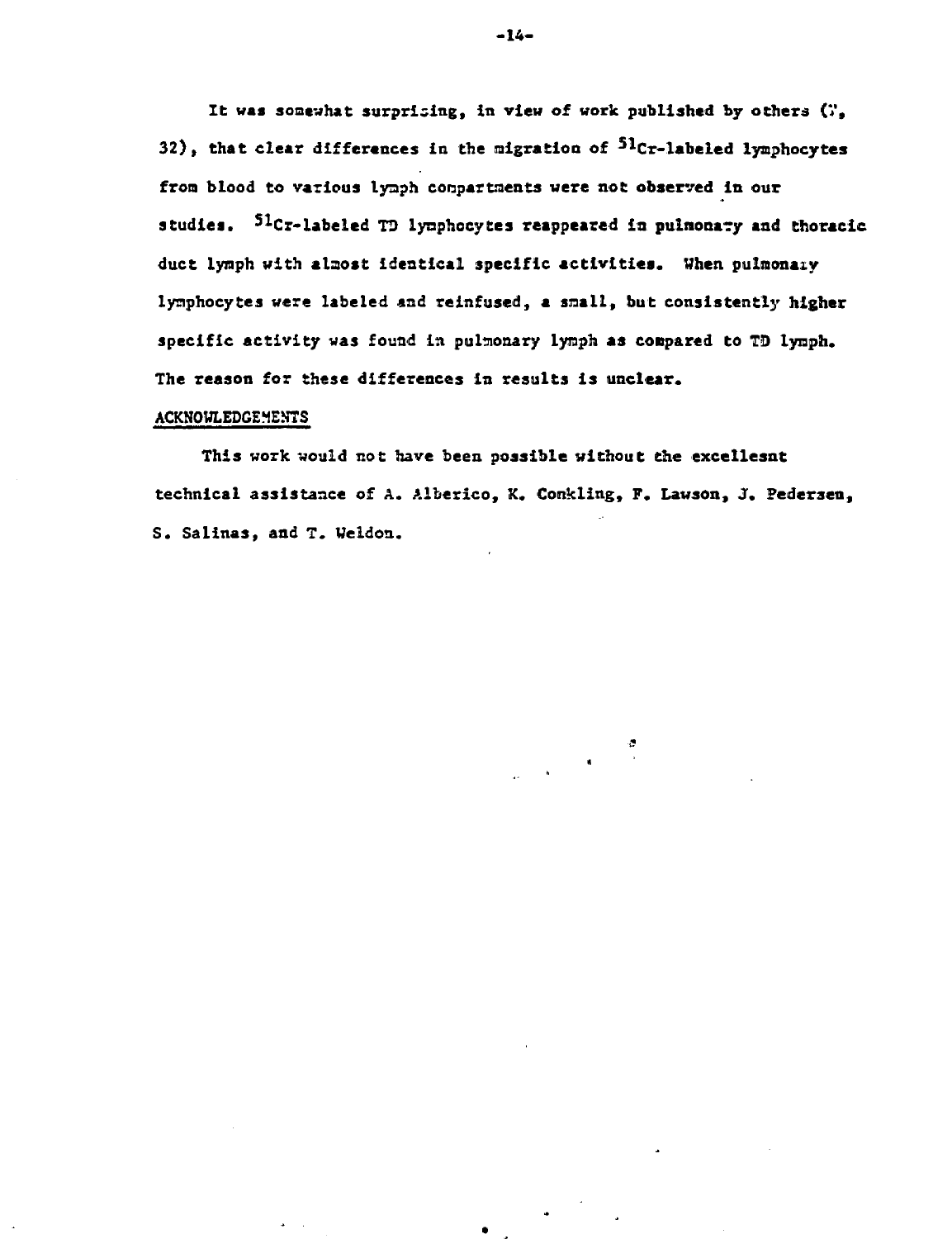**REFEREHCES**

- **1. Bice DE, Harris, DL, Hill, JO, Muggenburg, 3A and Wolff, RK (1980) Am**  $Rev$  Resp Dis 5: 755-760.
- **2. Bice DE and Schnlzlein CT (1980) Int Arch Allergy Appl Immunol 63: 438-447.**
- **3. Bienenstock J, Clancy RI, (1976) In; Imnunologic and Infectious** Reactions in the Lung. Kirkpatrick, FHJ and Reynolds, HY eds., **Marcel Dekker, Inc., NY, pp. 29-58.**
- **4. Bienenstock J (1980).Environmental Health Perspectives JJ5s 39-42.**
- **5. CaIdwe11 JL and Kaltreider HJB (1980) Exp Lung Res U 99-119.**
- **6. Chaaana AD, Chandra P and Joel BD (1981) J Reticuloendo Soc 29; 127-135.**
- **7. Chin H and Hay JB (1980) Gastroenterol 79: 1231-1242.**
- **S. Cowans JL and Knight EJ (1964) Proc Roy Soc Lond. S. Ii9: 257-292.**
- **9. Guy-Grand D, Grlscelll C and Vassal! P (1974) Eur J Immunol 4: 435-443.**
- **10. Hall JG, Morris, B, Moreno, GD and Beasts MG (1967) J Exp Mad 125; 91-109.**
- 11. Hall JG, Parry, OM and Smith ME (1972) Cell Tissue Kinet 5: 269-281.
- **12. Hall JG, Hopkins J and Orians E (1977) Eur J Imuaol 7j 30-37.**
- 13. Hare WCD (1955) J Anatomy 89: 387-402.
- **14. Hill JO and Burrell R (1979) Clin Exp Immunol\_3^: 332-341.**
- **15. Husband AJ and Cowans JL (1973) J Exp Med J48: 1146-1160.**
- 16. Husband AJ (1982) J Immunol 128: 1355-1359.
- **17. Husband AJ, Beh KJ and Uscelles AJ (1979) Immunology J37: 597-601.**
- **18. Joel DD, Chanana, A9 and Chandra P (19S0) An Rev Resp Bis 122; 925-932.**
- **19. Joel DO and Chanana AD (1934) NY Acad Set (in press).**

**-15-**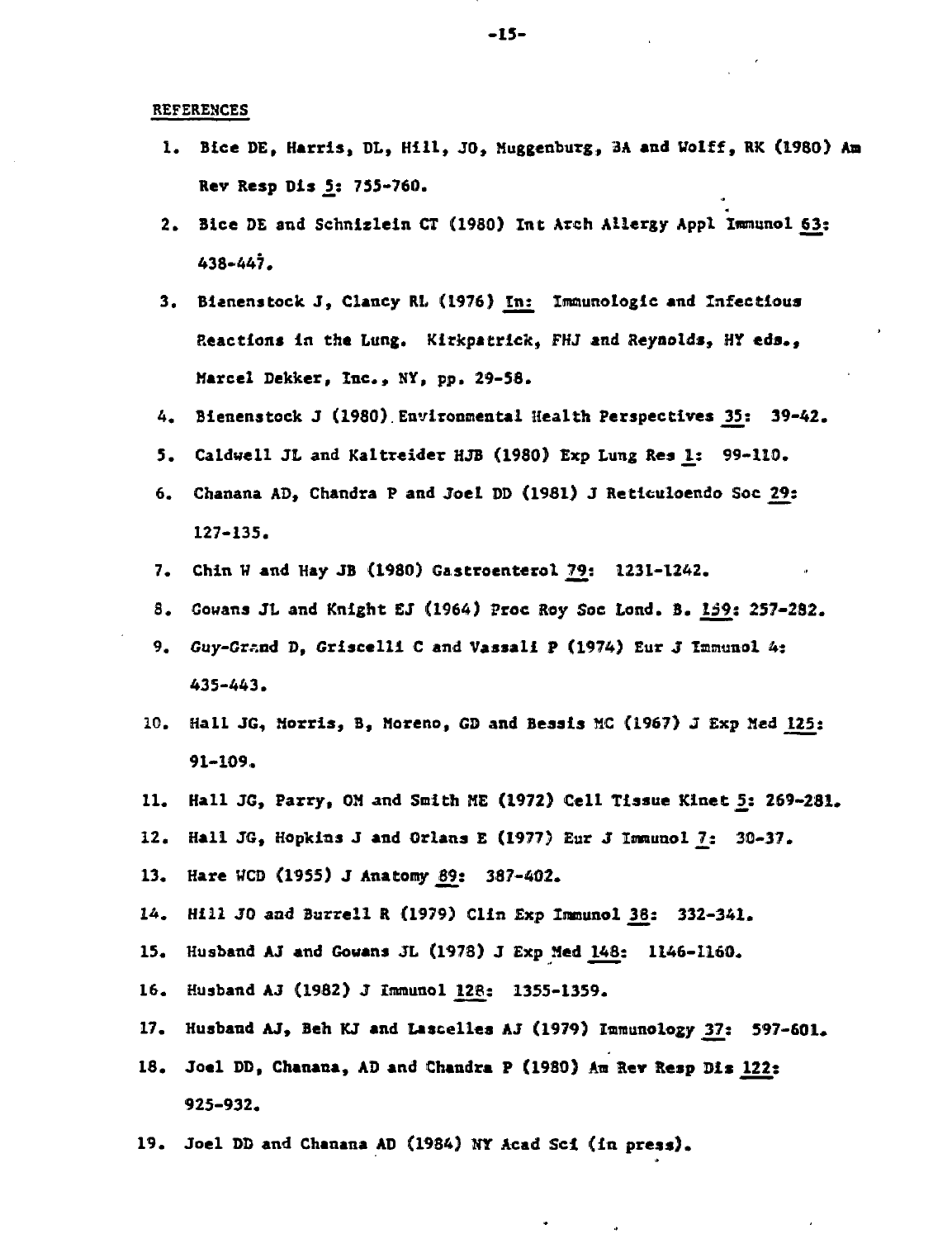- **20. Kaltreider HB and Turaver FH {1976) Am Rev Respir Bis ^13.: 613-617.**
- **21. Lipsceab M7, Lyons CR, O'Hara RM and Stein>5treilein J (1982) J Inmunol 128: 111-115.**
- **22. He Dermott MR and Bienenstc-k J (1979) J Immunol 122,: 1892-1898.**
- **23. Me Leod E, Caldwell JL and Kaltreider HB (1978) An Rev Respir DIs 118i 561-571.**
- 24. Mc Williams M, Phillips-Quagliata, JM and Lamm MF (1977) J Exp Med **145i 866-875.**
- **25. Morris B (19S0) Blood Cells j6: 3-7.**
- **26. Nash DR and Holle B (1973) Cell Innuuol 2.: 234-241.**
- **27. Nash DR (1973) Clin Exp Iraounol J13: 573-583.**
- **28. Parrott DM<sup>1</sup>/ and Ferguson A (1974) Immunology 2£: 571-588.**
- 29. Pierce NF and Gowans JL (1975) J Exp Med 142: 1550-1563.
- **30. Rudzik 0, Clancy Rt, Perey BYE, Day ft? and Binenenatock J (1975) J Inmunol UM 1599-1604.**
- **31. Spencer J, Gyure LA and Hall JG (1983) Immunology 43: 687-693.**
- **32. Spencer J and Hall JG (1934) Immunology ^6:^ 1-5.**
- **33. Staub NC, Bland RD, Brighan KL, Deraling R, Erdmann III AJ and Woolverton HC (1975) J Surg Res ^9: 315-320.**
- **34. Tyler MS (1983) Am Rev Respir Bis JL28: S32-6.**
- **35. Waldoan R H and Henney CS (1971) J Exp Med U±t 482-494.**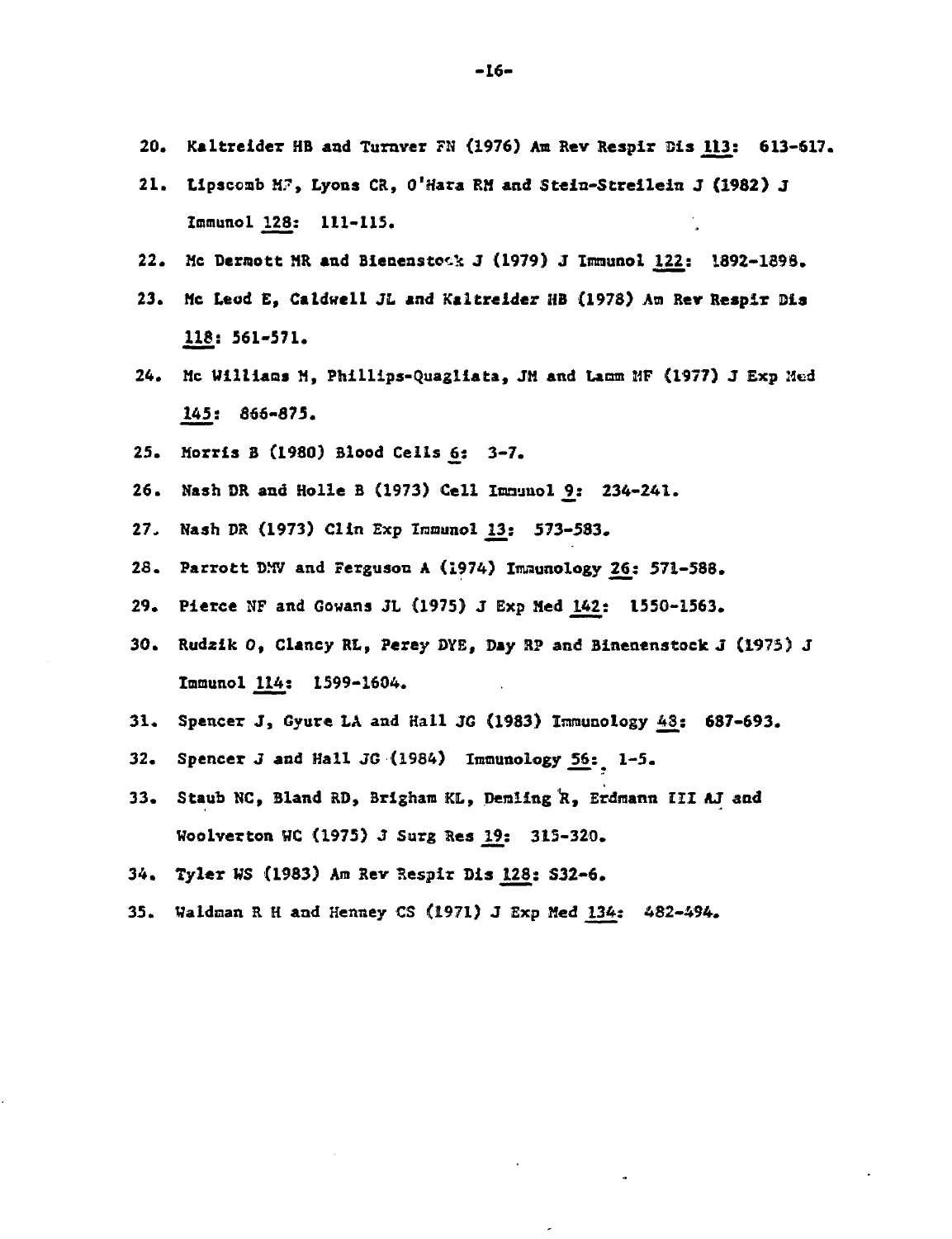# **FICURE LEGENDS**

**Figure 1, Mean (± SE) relative specific, activity in thoracic duct lyaph (TO) and efferent lymph of the caudal aedlastlnal lymph (CMLH) after the intravenous infusion of ^<sup>2</sup>^I-l\*beled iynphoblasts obtained fron either (a) the thoracic duct or^ <b) efferent CMLN** lymph.  $N = 6$ .

**Relative specific activity «**

**CPM/10<sup>6</sup> lymphocytes In lynph sample CPM/10' .lymphocytes in cell infusion**

In these studies 0.9 to 10.7  $\times$  10<sup>9</sup> lymphocytes containing 0.34 **to 2.64 x 10<sup>6</sup> cpm radioactivity were infused.**

- Figure 2. Mean (<sup>±</sup> SE) relative specific activity in thoracic duct lynph **(TD) and efferent lymph of t'e caudal nedlastinal lynph node (CMLM) after the intravenous Infusion of thoracic duct** lymphocytes labeled in vitro with Na<sub>2</sub><sup>51</sup>CrO<sub>4</sub>. See Figure 2 for **calculation of relative specific activity.** In these studies 1.2 to 3.3  $\times$  10<sup>9</sup> lymphocytes containing 1.3 to **8.6 x 10<sup>6</sup> cpn radioactivity were infused.**
- **Figure 3. Mean (4 SE) relative activity in thoracic duct lynph (TD) and efferent lymph of the caudal m^iastiaal lymph node (CMLN) after the intravenous Infusion of CMLN efferent lymphocytes** labeled in vitro with Na<sub>2</sub><sup>51</sup>CrO<sub>4</sub>. See Figure 2 for calculation **of relative specific activity.**

**In these studies 8.5 to 20.9 lymphocytes containing 5.1 to 27.7 x 10g cpm radioactivity.**

**Figure 4. Specific activity (cpm/10<sup>6</sup> iynphocytes) in thoracic duct lyaph (TD), efferent lynph of the caudal nediatlnal lyaph node**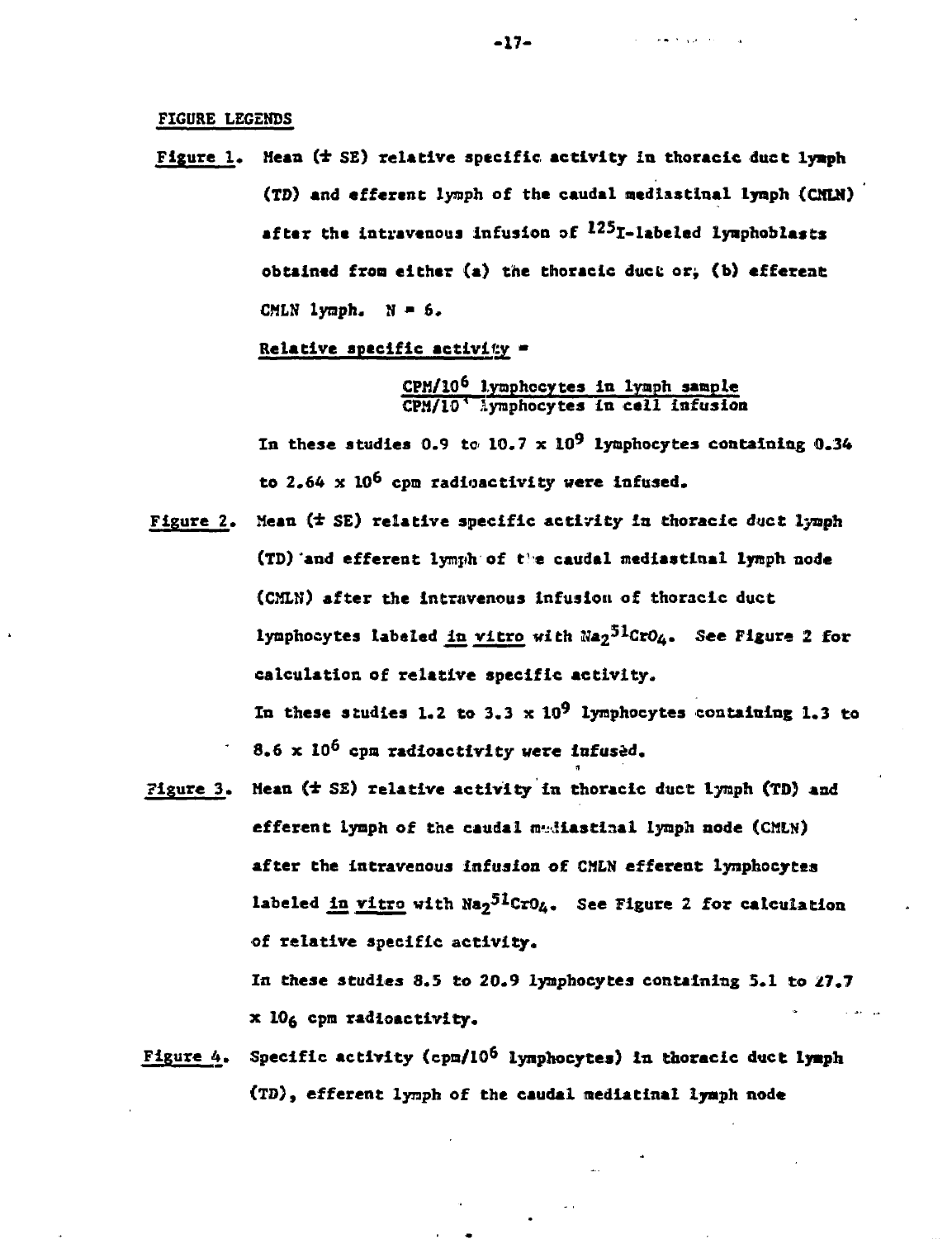**(CMLN), and efferent lymph froa the prescapular lynph node (PLN) after the Intravenous Infusion of either (a) 3.3 x ID<sup>9</sup> thoracic duct lynphocytea containing 3.1 x 10<sup>6</sup> CPM <sup>51</sup>Cr or; (b)**  $10.2 \times 10^9$  efferent CMLN lymphocytes containing 5.1  $\times$  10<sup>6</sup> cpm  $51<sub>cr</sub>$ 

 $\frac{d}{dt}$ 

 $\sim$   $\sim$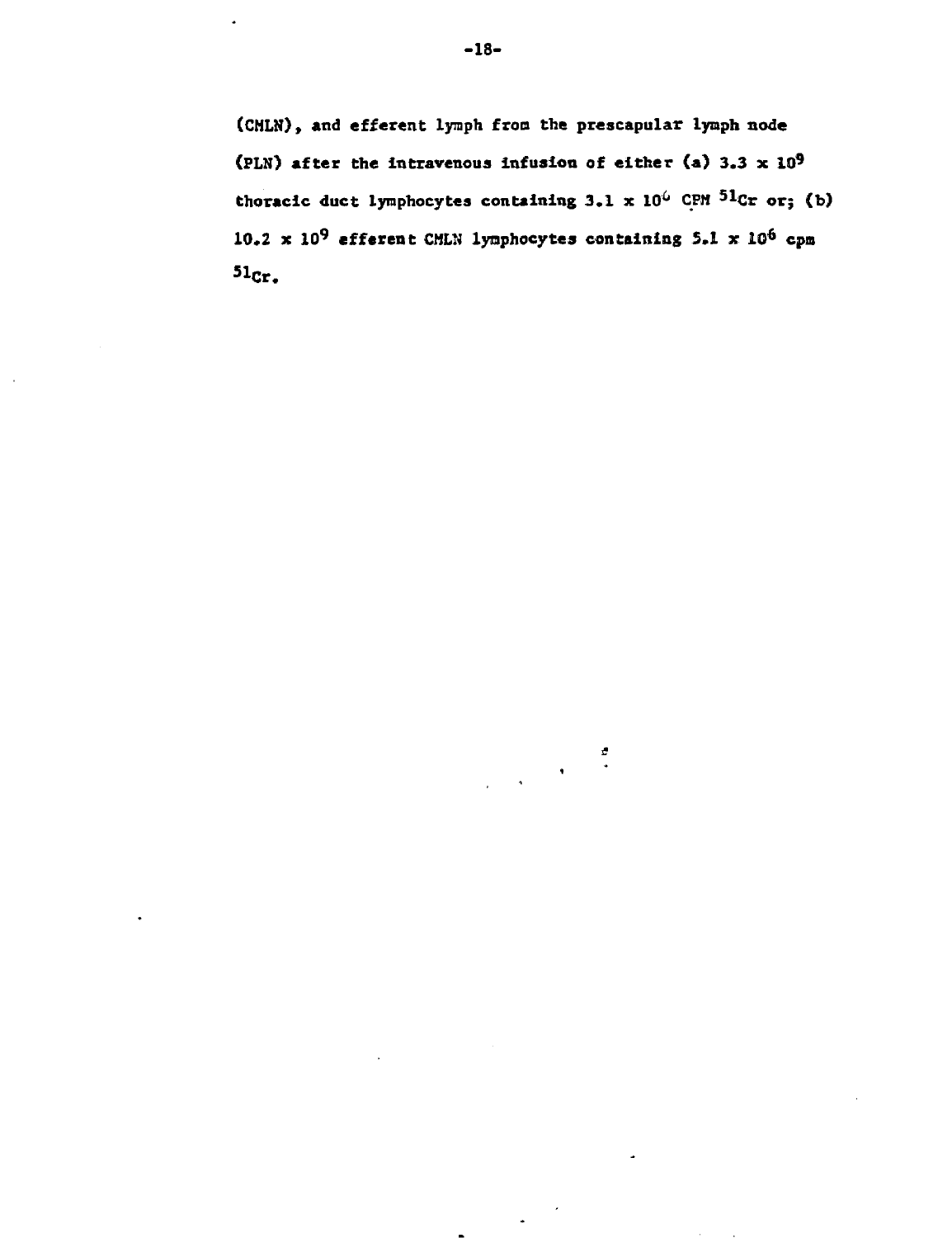**Table 1. Broncho-pulmonary segments (BPS)<sup>a</sup> Instilled with dyes and/or radlolabeled, killed bacteria.**

 $\overline{a}$ 

 $\bar{\mathbf{t}}$ 

|                       | BPS Instilled |               |  |  |  |
|-----------------------|---------------|---------------|--|--|--|
| Lobe                  | Right Lung    | Left Lung     |  |  |  |
| Cranial               | Cranial       | Apical        |  |  |  |
| (Apical) <sup>b</sup> | Caudal.       | Cardiac       |  |  |  |
| Middle                | Lateral       |               |  |  |  |
| (cardiac)             | hedial        |               |  |  |  |
| Accessory             | Dorsal        |               |  |  |  |
| (Intermediate)        | Ventral       |               |  |  |  |
| Caudal                |               |               |  |  |  |
| (Diaphragmatic)       | <b>Apical</b> | Apical        |  |  |  |
|                       | Subapical     | Subapical     |  |  |  |
|                       | Ventral basal | Ventral basal |  |  |  |
|                       | Lateral basal | Lateral basal |  |  |  |
|                       | Dorsal basal  | Dorsal basal  |  |  |  |
|                       | Medial basal  | Medial basal  |  |  |  |

**\* Obtained from references 13 and 34.**

**<sup>D</sup> Alternate terminology in parenthesis.**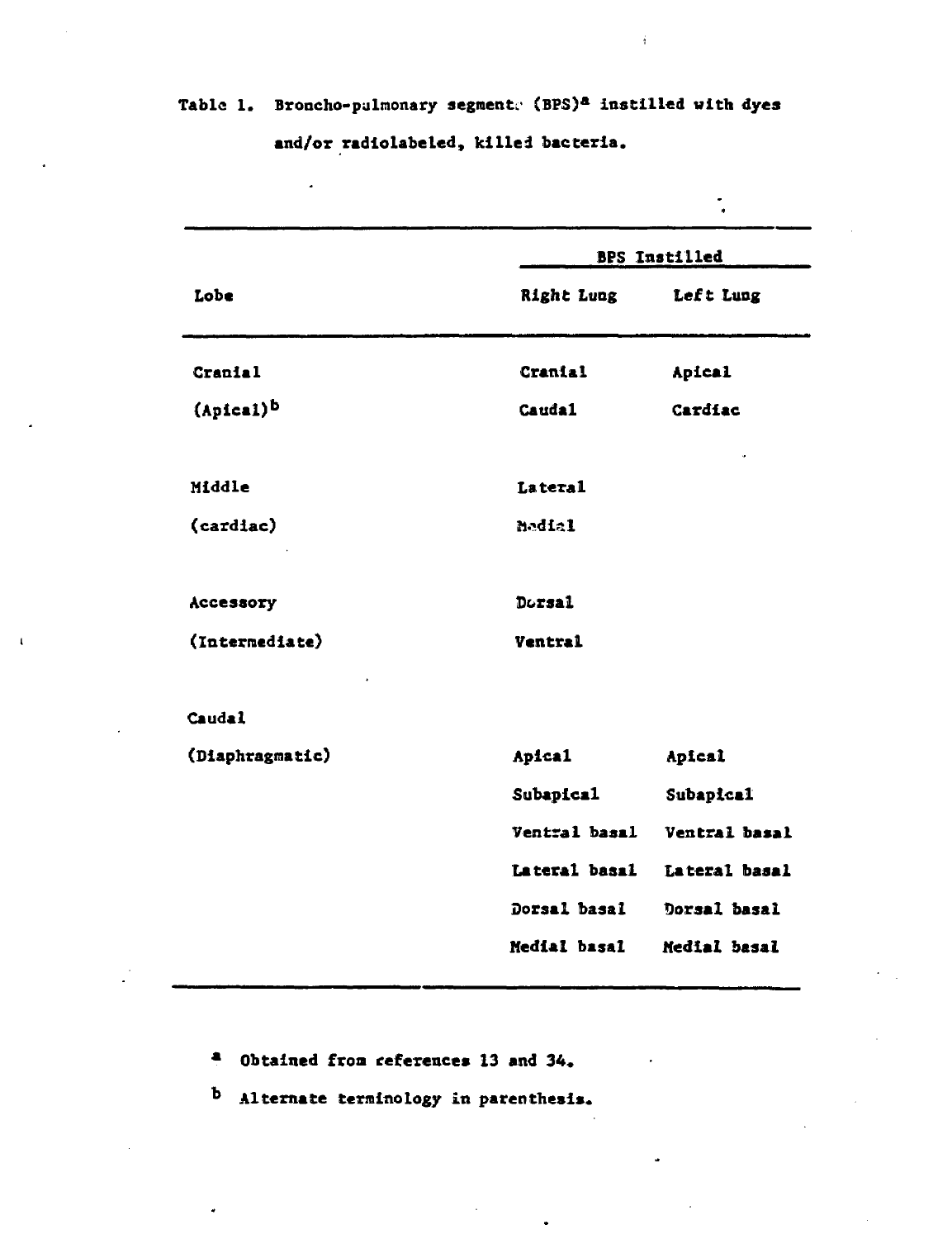# Table 2. Results of intrabronchial administration of dye suspensions into the four **broncho-pulmonary segments drained by a single lynph node.**

|               |                   |         | Lymph node stained <sup>2</sup> |                    |           |                  |
|---------------|-------------------|---------|---------------------------------|--------------------|-----------|------------------|
|               | Broncho-pulmonary | No. of  |                                 | Caudal Mediastinal |           | <b>Bronchial</b> |
| Lobe          | segment           | studies | Caudal                          | Cranial            | Caudal    | Cranial          |
| Right Cranial | Cranial           | . 6     | $\bullet$                       | $\sim$             |           | +                |
| Right Caudal  | Dorsal Basal      | 5       | ┿                               |                    |           |                  |
| Left Cranial  | Apical            | . 6     | $\bullet$                       | $\bullet$          | $\ddot{}$ |                  |
| Left Caudal   | Dorsal Basal      | 5       | ∔                               | $\bullet$          | $\bullet$ |                  |
|               |                   |         |                                 |                    |           |                  |

 $\mathcal{D}$ 

 $\frac{1}{\lambda_{\rm{B}}}\left(\frac{1}{\lambda_{\rm{B}}}\right)$ 

**\* + \* stained, - « not stai-ed.**

 $\mathcal{A}^{\mathcal{A}}$ 

 $\mathbf{r}$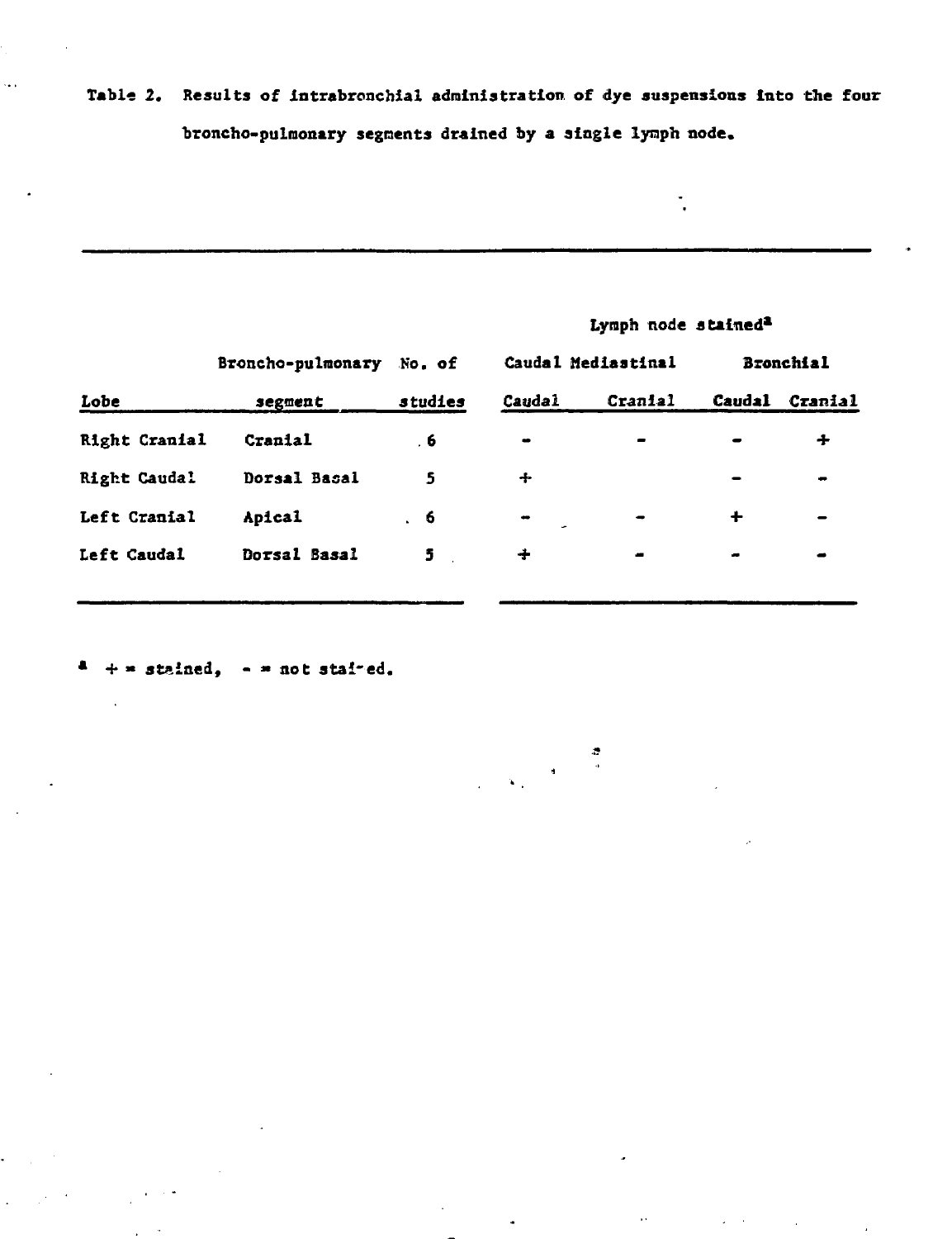|             | Lymphoblasts from Efferent<br>Lymph of CMLN (N=6) |                         | Lynphoblasts from<br>The Thoracic Duct (h-4)                    |          |  |
|-------------|---------------------------------------------------|-------------------------|-----------------------------------------------------------------|----------|--|
| Tissue      |                                                   |                         | Specific Activity   7 Recovered Specific Activity   7 Recovered |          |  |
| Intestine   | 40                                                | 28                      | 332                                                             | 86       |  |
| Lung        | 100                                               | 45                      | 46                                                              | 5        |  |
| Spleen      | 179                                               | 16                      | 205                                                             | 3        |  |
|             |                                                   |                         |                                                                 |          |  |
| <b>CMLN</b> | 357                                               | $\overline{\mathbf{3}}$ | 186                                                             | 1        |  |
| BLN         | 377                                               | $\leq 1$                | 159                                                             | $\leq 1$ |  |
| <b>MLN</b>  | 64                                                | $\mathbf{z}$            | 551                                                             | 4        |  |
| PLN         | 105                                               | $\leq 1$                | 178                                                             | <1       |  |

 $\epsilon_{\rm a}$ 

Table 3 The Mean Specific Activity\* and the Mean Fercent **of the Recovered Radioactivity Associated with Various Tissues 20-24 hours after the Infusion of l25 I - Labeled Lyaphoblasts**

**\* - activity Is expressed as CPM/rag tissue**

**CMLN - Caudal Mediastinal Lynph Node,**

**BLN - Bronchial Lynph Node.**

**MLN - Mesenteric Lynph Node.**

PLN - Prefemoral and/or Prescapular Lymph Jodes.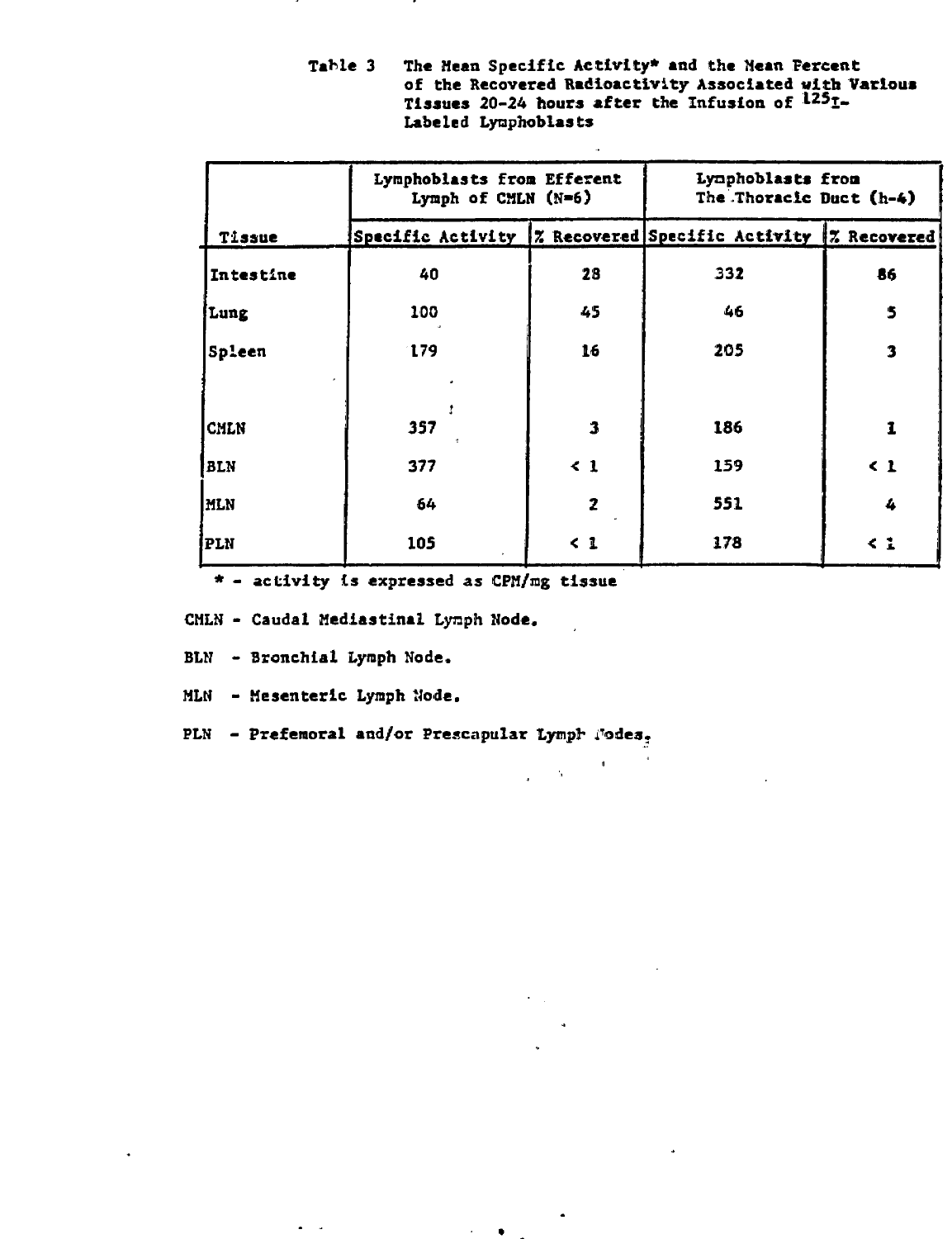

**Figure 1. (Neg. Mo. 11-536-84)**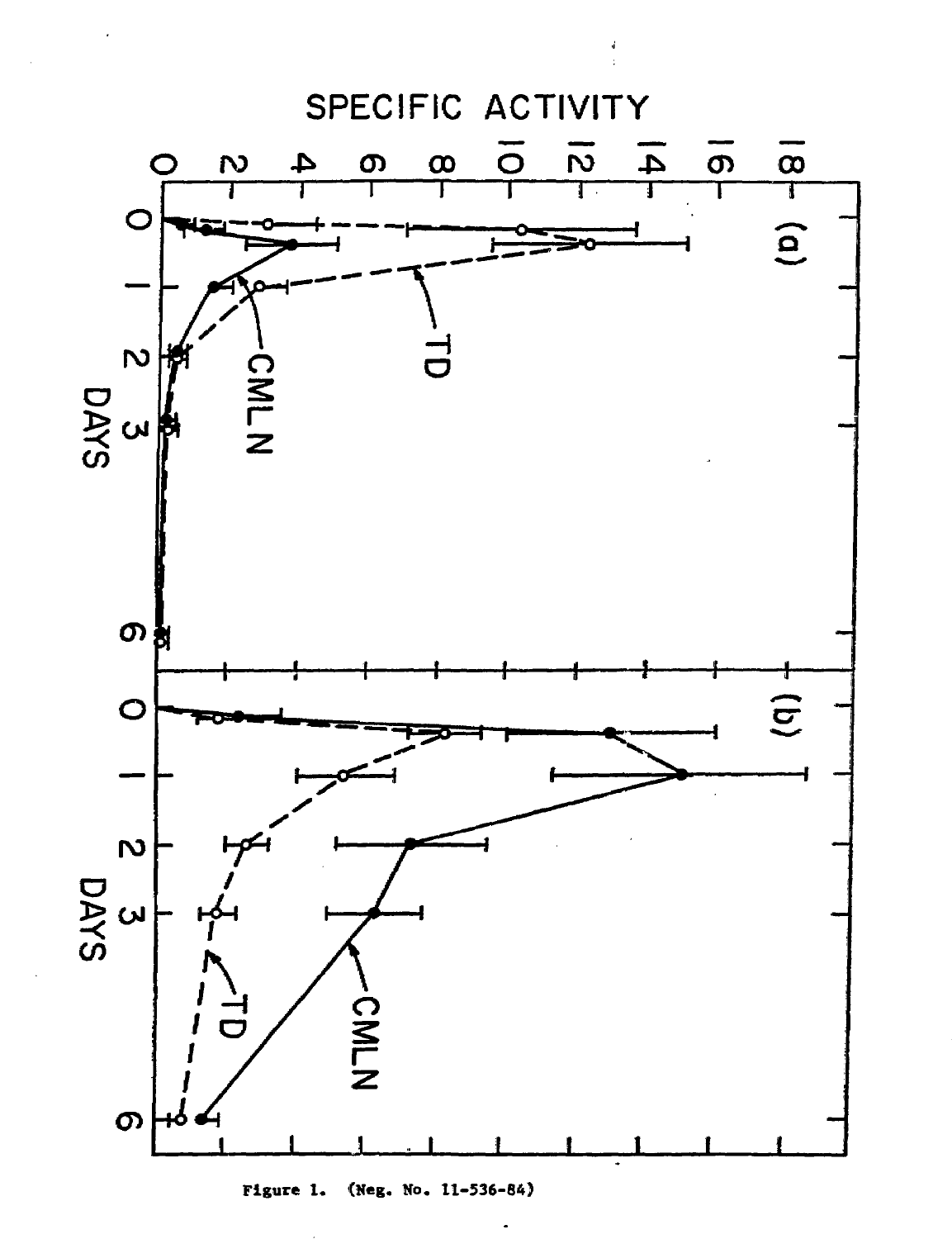

**Figure 2. (Neg. No. 11-533-84)**